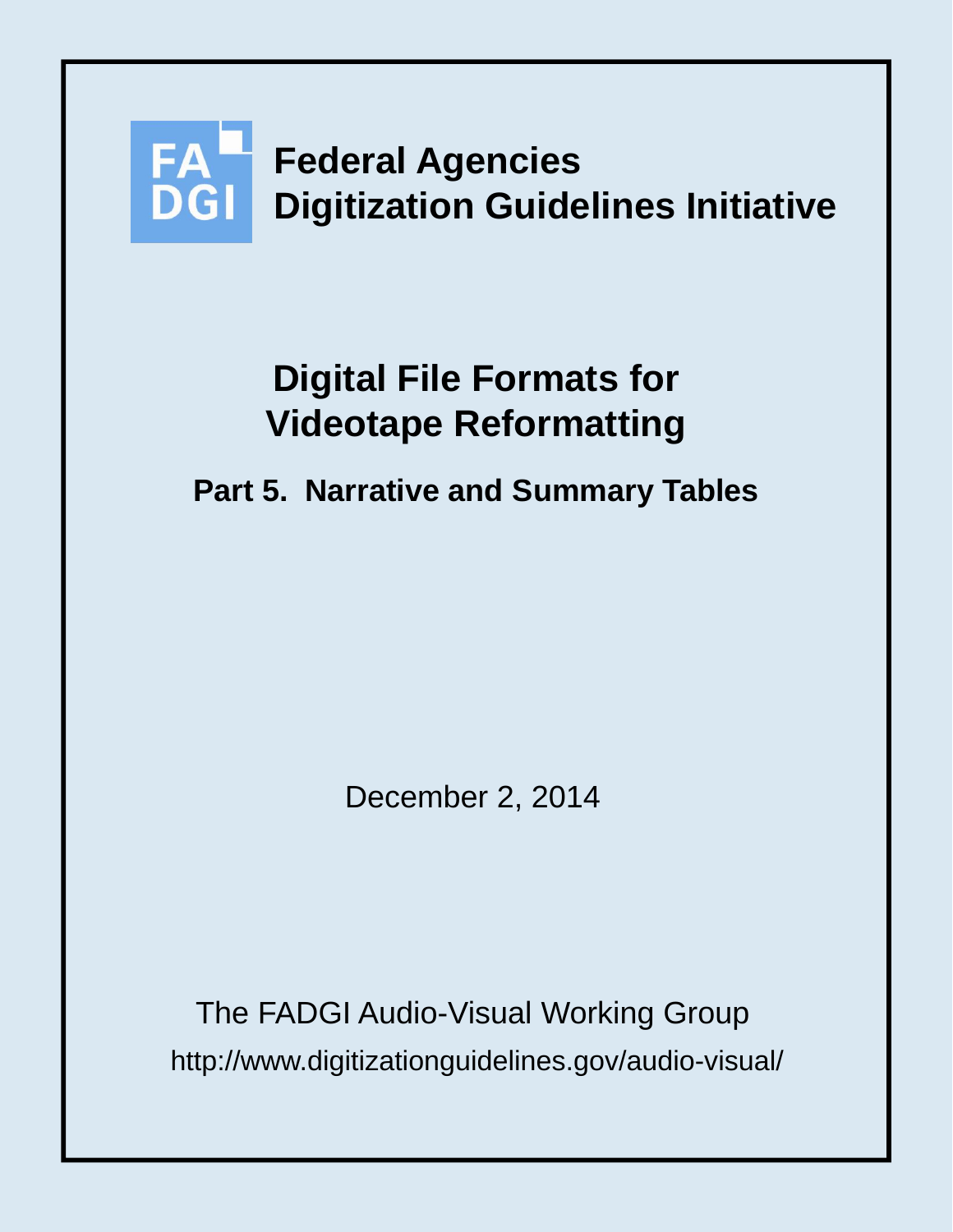## **Digital File Formats for Videotape Reformatting Part 5. Narrative and Summary Tables**

| <b>Contents</b>                                                                 |  |
|---------------------------------------------------------------------------------|--|
|                                                                                 |  |
|                                                                                 |  |
|                                                                                 |  |
|                                                                                 |  |
|                                                                                 |  |
|                                                                                 |  |
|                                                                                 |  |
|                                                                                 |  |
|                                                                                 |  |
|                                                                                 |  |
|                                                                                 |  |
|                                                                                 |  |
| $1_{-}$                                                                         |  |
| 2.                                                                              |  |
| 3.                                                                              |  |
| 4.                                                                              |  |
|                                                                                 |  |
|                                                                                 |  |
|                                                                                 |  |
|                                                                                 |  |
| Appendix B: Additional technical information on selected comparison factors  19 |  |
|                                                                                 |  |
|                                                                                 |  |
|                                                                                 |  |

## <span id="page-1-0"></span>**What is this document?**

This is one of five documents that, taken together, compare a variety of digital file formats that are suitable targets for the reformatting of older video materials, generally physical videotapes.

The four companion documents are:

- Part 1. Detailed Matrix for Wrappers (unified large table)
- Part 2. Detailed Matrix for Wrappers (multi-page)
- Part 3. Detailed Matrix for Encodings (unified large table)
- Part 4. Detailed Matrix for Encodings (multi-page)<sup>[1](#page-1-1)</sup>

<span id="page-1-1"></span> $<sup>1</sup>$  The URLs for the four documents are:</sup>

<sup>(1)</sup> http://www.digitizationguidelines.gov/guidelines/FADGI\_VideoReFormatCompare\_p1\_20141202.pdf

<sup>(2)</sup> http://www.digitizationguidelines.gov/guidelines/FADGI\_VideoReFormatCompare\_p2\_20141202.pdf

<sup>(3)</sup> http://www.digitizationguidelines.gov/guidelines/FADGI\_VideoReFormatCompare\_p3\_20141202.pdf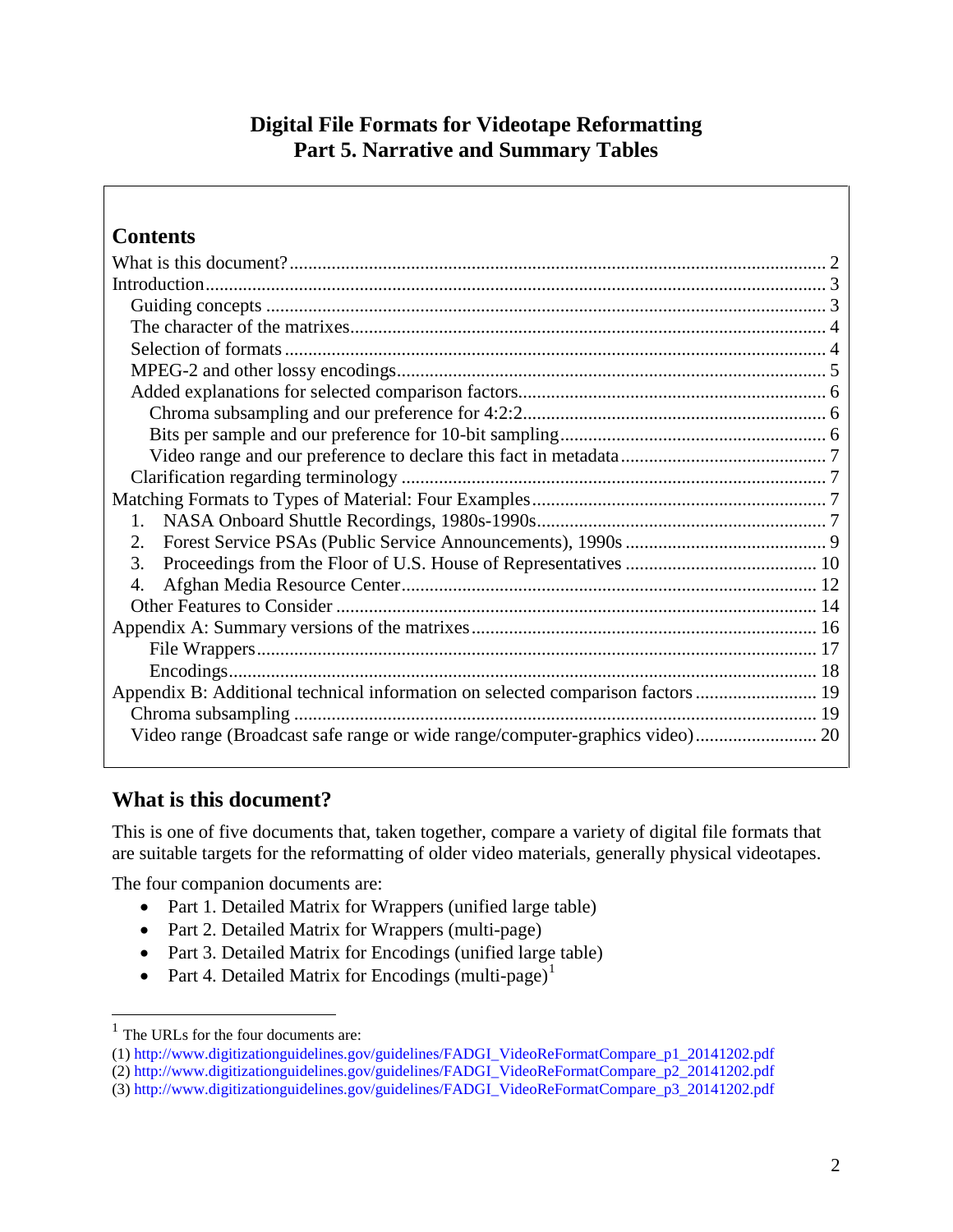## <span id="page-2-0"></span>**Introduction**

This document concerns digital file formats that are suitable targets for the reformatting of older video materials, generally physical videotapes. These may be either analog or digital signals, but for this report, comparison is limited to examples with a 4:3 aspect ratio and the smaller resolutions that define standard definition (SD) content. Some specific examples are represented in the extensive holdings of 1-inch, U-matic, VHS, and Betacam tapes in many federal collections; digital formats like Digital Betacam and the less common BetacamSX and D2 are also scattered throughout many collections.

Federal agency preservation specialists and members of the wider archiving community share an interest in this topic. We have seen frequent exchanges about the pros and cons of various digital target formats for reformatted video on archiving listservs. There have also been exchanges about preservation target-format options for born-digital, file-form video and for the output of motion picture film scanning. The latter two topics are subjects of their own, and the FADGI Audio-Visual Working Group hopes to address them in future investigations and reports.

## <span id="page-2-1"></span>**Guiding concepts**

 $\overline{a}$ 

Three principles guided the FADGI team that assembled this matrix: first, the importance of producing an authentic and complete copy of the original recording, as evidenced by the attention paid to multiple timecodes, captioning, and soundtracks. This led us to pay close attention to functional characteristics, which we label as *Settings and Capabilities*. Not all wrappers offer settings and capabilities that support the production of authentic copies of certain types of source materials. Some archives compensate for this shortfall by maintaining data in associated elements, e.g., separate SubRip srt files that carry captions, or collection-management databases that contain important item-level technical metadata.

The second principle has to do with quality of reproduction. In general, the team preferred formats that maximized quality in both picture and audio reproduction. We favor uncompressed or losslessly compressed essences. At the same time, we know that some non-federal organizations with extensive broadcast holdings employ lossy compressed encodings for their archival master files (often called preservation masters), and we have included one lossy encoding to stand for this class of formats in our comparison set. We also recognize that no one can be "pure" in this context. For example, almost all old videotapes contain *composite* video recordings, e.g., NTSC in the United States. Meanwhile, all of the digital encoding formats we considered employ *color-difference component* video. This fact of life means that when an old tape is played back, before it can be encoded and written to a file, it must undergo an irreversible transformation from composite to component color models.

The third principle is the goal of producing archival masters that support the creation of access and access-support elements. When reformatting a recording with closed captioning, for example, selecting a format that permits the movement and storage of a copy of this textual captioning data as, say, XML, means that the archival master contains a resource that can be

<sup>(4)</sup> http://www.digitizationguidelines.gov/guidelines/FADGI\_VideoReFormatCompare\_p4\_20141202.pdf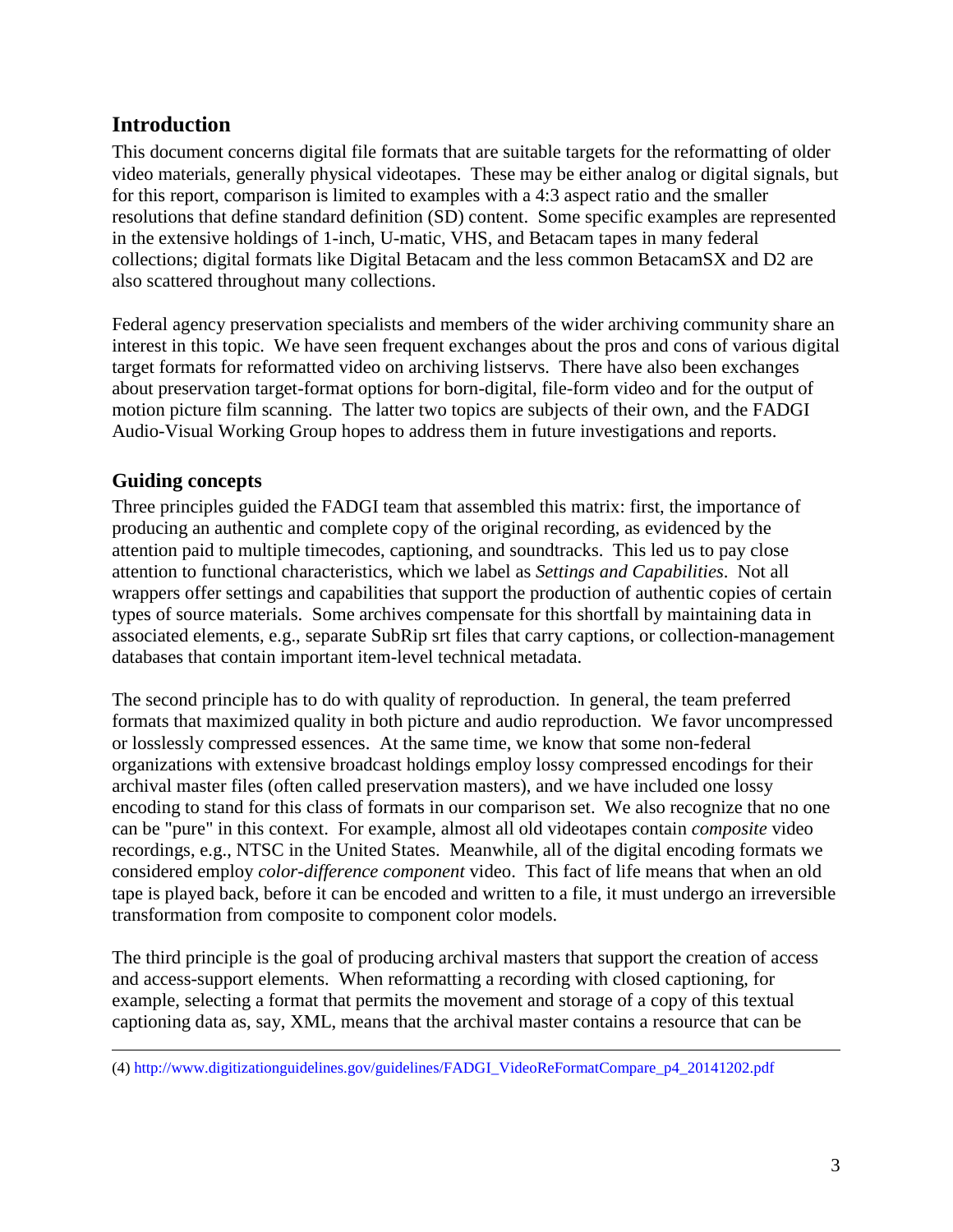more easily extracted for indexing, just as having an OCR rendering of a book text means that the book can indexed in order to be more accessible to researchers.

## <span id="page-3-0"></span>**The character of the matrixes**

This document was inspired by a similar matrix for the reformatting of printed matter and similar textual documents published by the FADGI Still Image Working Group.<sup>[2](#page-3-2)</sup> In the still image matrix, each column in the table represents a combination of a *wrapper* and a *bitstream encoding*, e.g., a TIFF file with uncompressed raster data, the JPEG 2000 file format with JPEG 2000 Core Coding data, and so on. Video, however, is not only relatively more complex but also offers more opportunities for mixing and matching. The various uncompressed-video bitstream encodings, for example, may be wrapped in AVI, QuickTime, Matroska, and MXF. Thus we present two tables: one for *wrappers* and one for *bitstream encodings*.

Wrappers are distinct from encodings and typically play a different role in a preservation context. FADGI defines the word *wrapper* as a "term often used by digital content specialists to name a file format that encapsulates its constituent bitstreams and includes metadata that describes the content within."<sup>[3](#page-3-3)</sup> Basically, a wrapper provides a way to store and, at a high level, structure the data; it usually provides a mechanism to store technical and descriptive information (metadata) about the bitstream as well. An *encoding*, on the other hand, defines the way the picture and sound data is structured at the lowest level (i.e., will the data be RGB or YUV, what is the chroma subsampling?).<sup>[4](#page-3-4)</sup> The encoding also determines how much data will be captured: in abstract terms, what the sampling rate will be and how much information will be captured at each sample and in video-specific terms, what the frame rate will be and what will the bit depth be at each pixel or macropixel.

Our centerpiece is a pair of matrixes that compare wrappers and encodings in terms of about forty factors and subfactors. (Although best studied in their matrix form, for ease of printing and review, the same data has been reformatted one-row-to-a-page in an additional document.) These two extended matrixes are preceded by summary matrixes that highlight the key findings. The extended matrixes are followed by a discussion of the suitability of the formats for a number of illustrative video collection items. We suggest, for example, that certain classes of items--say, VHS tapes that contain video oral history footage--can be successfully reproduced in a number of the formats we compare. In contrast, a tape of a finished television program that may contain multiple timecodes, closed captioning, and four audio tracks, will only be reproduced with full success in one or two of the formats being compared.

## <span id="page-3-1"></span>**Selection of formats**

 $\overline{a}$ 

We tried to pick "likely" encodings and wrappers: (i) examples that we and our colleagues talk about on a regular basis and (ii) encodings and wrappers that fit the three principles outlined above. Although we favored uncompressed and lossless compression encodings, we have

<span id="page-3-2"></span> $2$  Three related still-image-format documents are linked from this page: [http://www.digitizationguidelines.gov/guidelines/File\\_format\\_compare.html. 3](http://www.digitizationguidelines.gov/guidelines/File_format_compare.html) <http://www.digitizationguidelines.gov/term.php?term=wrapper>

<span id="page-3-4"></span><span id="page-3-3"></span><sup>&</sup>lt;sup>4</sup> See also [http://www.digitizationguidelines.gov/term.php?term=encoding.](http://www.digitizationguidelines.gov/term.php?term=encoding)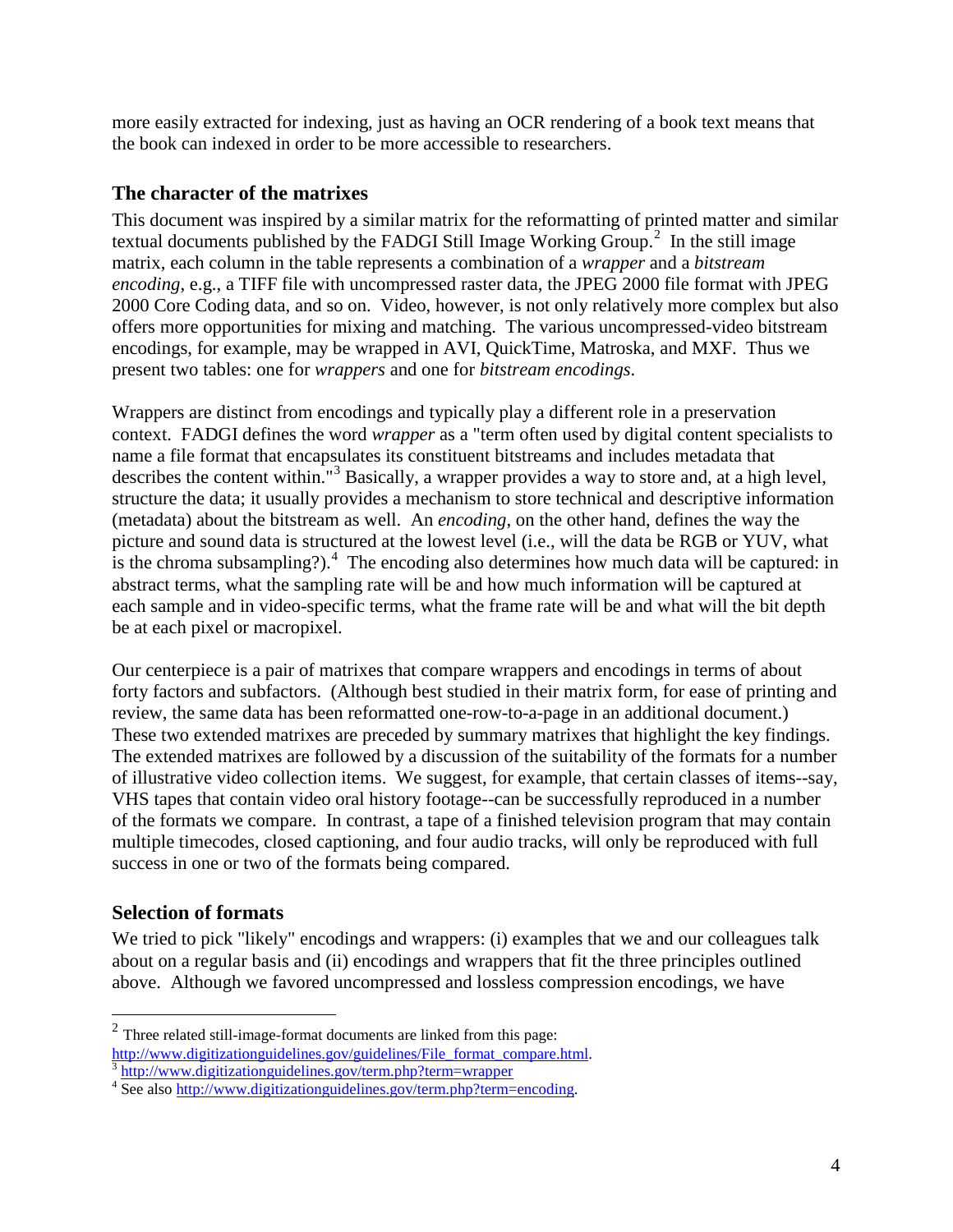included the lossy compressed MPEG-2 encoding format. We were pleased to be able to respond to genuine interest in the FFV1 encoding and Matroska wrapper from advocates for open-source formats, even as we confess that we are not fully confident of our knowledge.

The matrixes presented here are neither comprehensive nor permanent. We have not tried to compare every encoding and wrapper, nor do we believe that the information we present is fixed forever. The list of available formats is certain to change over time, as will some of the assessments we report in the tables' individual cells. (To say nothing of inadvertent mistakes in our analyses! We have read the format specifications and other documentation carefully, but don't have the wealth of knowledge and familiarity that comes with daily hands-on experience creating and manipulating files in all of these formats.) In fact, the initial dissemination of this matrix on the FADGI Web site is accompanied by a plea to our preservation colleagues to send us corrections, comments, and suggestions. Version two may appear very soon!

## <span id="page-4-0"></span>**MPEG-2 and other lossy encodings**

Although lossy, we chose to describe and compare a very high-quality profile of the [MPEG-2](http://www.digitalpreservation.gov/formats/fdd/fdd000364.shtml) [encoding: 4:2:2 Profile@Main Level,](http://www.digitalpreservation.gov/formats/fdd/fdd000364.shtml) limited to all I-frames. The all-I-frame limit means that this flavor of MPEG-2 encoding employs only intraframe (not temporal or interframe) compression and supports bitrates that are suitable for digital preservation of video, typically 50 Mbps for standard definition. It is worth noting that all profiles of MPEG-2 are very welldocumented and offer good support for technical metadata and other modern file format features. MPEG-2 is widely adopted: part and parcel of the U.S. ATSC digital television specification and well-supported by the vendor community.

We did not, however, select MPEG-4 and lossy JPEG2000 encodings for comparison. While some MPEG-4 profiles have the ability to support high bitrates and intraframe compression we have not seen the same breadth of adoption for reformatting that older formats like MPEG-2 have achieved. Although lossy JPEG 2000 is in extensive use for digital cinema distribution and formats like AVC-Intra (an MPEG-4 subtype) are offered as a recording format by some new video cameras, we have not encountered instances in which these lossy JPEG2000 profiles are employed for reformatting. This may change in the future and, as mentioned above, this document will evolve and change along with the prominence and support of different file formats. We invite our readers to send us comments on this matter.

MPEG-2 presented us with one wrinkle, different than any of the other formats we compared. When is it a wrapper and when an encoding? In ISO/IEC and SMTPE professional engineering circles, *MPEG-2 Transport and Program Streams* are referred to as *wrappers*; in part they serve as containers of content and associated information held within or associated with the underlying elementary streams. Our use of the term *wrapper*, however, is different from ISO/IEC and SMPTE usage related to MPEG-2. MPEG-2 Transport and Program Streams are, as the name suggests, also *streams* of data that multiplex audio, video, and other information into a single data stream, but do not specify file or data storage formats like the other formats in our wrapper matrix. In addition, MPEG-2 streams can be wrapped (our usage) within other file types in our matrix, e.g., MXF and AVI, or using its own ad hoc wrapper (with the filename extensions mpg or mpeg). For all these reasons, we treat MPEG-2 as an encoding.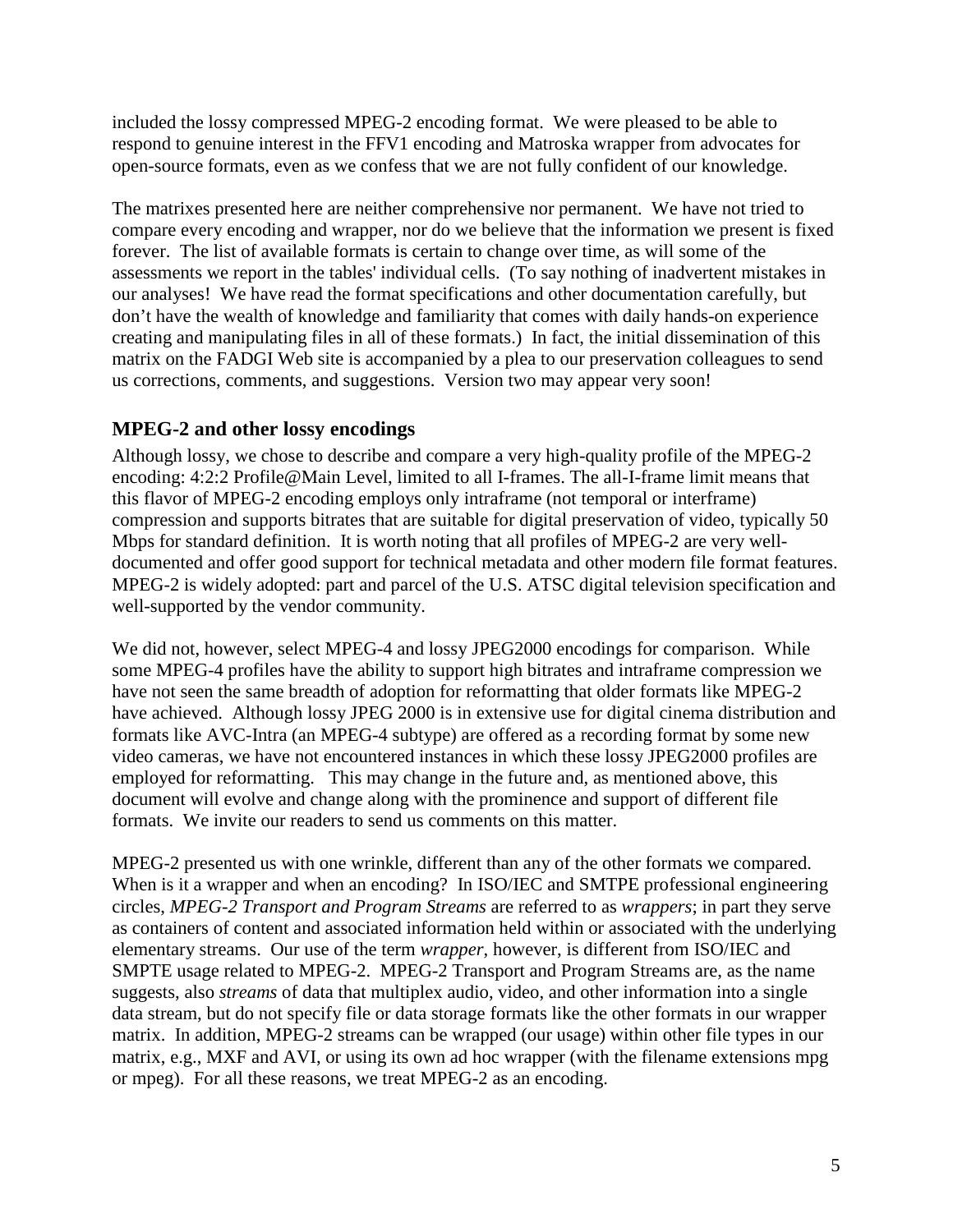#### <span id="page-5-0"></span>**Added explanations for selected comparison factors**

Most of the scoring factors in the matrix have a rough-and-ready quality: the compilers did not feel that precise metrics existed for these and, in any case, the comparison is intended as a guide and not as a surgical tool. Our intended meanings for the factors are conveyed in the second and third columns in each matrix. The second column lists our *scoring conventions*, which often use simple, broad terms like "good, acceptable, poor." The third column is titled *considerations* and it contains brief questions or comments that indicate how we interpreted the factor in this row. When we drafted this narrative introduction, however, we felt, however, that the following three factors warranted some additional explanation.

#### <span id="page-5-1"></span>**Chroma subsampling and our preference for 4:2:2**

Please refer to the appendix for a technical explanation of chroma subsampling and the meaning of ratio statements like 4:2:2, 4:2:0, 4:1:1, etc. The point of this section is to assert that the widely used 4:2:2 subsampling provides higher image quality than other feasible options. The 4:4:4 ratio does offer even higher quality and is occasionally used in moving image work, but practical considerations in terms of available equipment and interfaces generally preclude its use in video reformatting. The use of 4:4:4 also produces significantly larger files.

In addition to inherently better initial image quality, 4:2:2 also provides benefits if material is rereformatted over time, in what is sometimes called a *cascading* scenario. For professional broadcasters, a *cascade* may be encountered in a chain of connected broadcast elements with the same risks of quality loss as in a cascade over time. A Web page from the Japanese equipment manufacturer  $NTT<sup>5</sup>$  $NTT<sup>5</sup>$  $NTT<sup>5</sup>$  offers an excellent set of tabbed images that illustrate quality loss in such a cascade, comparing 4:2:2 to 4:2:0 subsampling.

#### <span id="page-5-2"></span>**Bits per sample and our preference for 10-bit sampling**

 $\overline{a}$ 

The explanation of chroma subsampling in the appendix identifies the elements being sampled in the digital image: *luma* data and two types of *chroma* data. Many digitizing systems offer the option of recording either 8 or 10 bits per sample. The compilers of this document generally encourage the use of 10-bit sampling for the sake of higher image quality.<sup>[6](#page-5-4)</sup> Some archives use 8bit sampling for certain classes of material in order to keep file sizes low. However, with 8-bit sampling, there is greater risk that imagery will show abrupt changes between shades of the same color. Image elements that feature natural gradients like blue skies or areas of (seemingly) solid tonality can show what is called *banding* or *contouring*. In these cases, not every change in the

<sup>&</sup>lt;sup>5</sup> [http://www.ntt-electronics.com/en/products/video/products/codec\\_system\\_solutions/hv9100/picture-quality-of-](http://www.ntt-electronics.com/en/products/video/products/codec_system_solutions/hv9100/picture-quality-of-cascaded-video-codec.html)

<span id="page-5-4"></span><span id="page-5-3"></span> $\frac{\text{cascaded-video-codec.html}}{6}$  $\frac{\text{cascaded-video-codec.html}}{6}$  $\frac{\text{cascaded-video-codec.html}}{6}$  Some specialists argue, however, that there is no benefit for certain classes of material. Dave Rice, a digital-video expert at the City University of New York wrote, "We digitize Betacam SX tape to 8-bit UYVY but Digibeta to 10 bit V210 because these selections align with the nature of the data that is actually sent out over SDI from these tapes. SDI is 10-bit data, but when I piped the SDI video data from an SX tape to a binary display I could see the 9th and 10th bits were always zero. Thus by taking only the first 8 bits I could get all meaningful data. I have about 3,000 SX hours to preserve and choosing 8-bit instead of 10 saves me about 90 TB of storage" (private communication).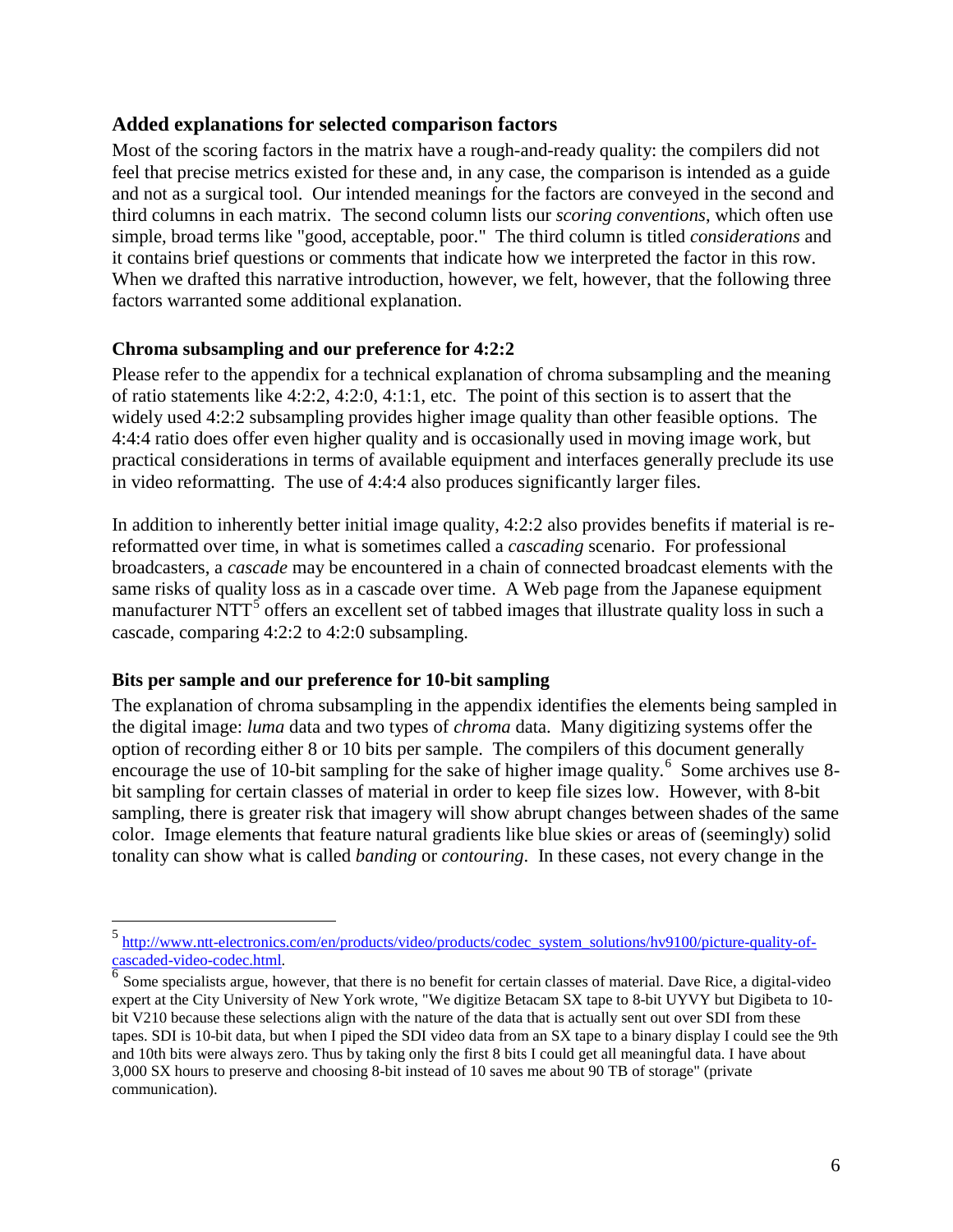continuous gradient can be shown because there are insufficient bits to represent all of the shades. The risk of banding is reduced by increasing the number of bits per sample.

#### <span id="page-6-0"></span>**Video range and our preference to declare this fact in metadata**

This factor concerns metadata, most likely to be associated with the wrapper: *Does the format clearly declare whether it contains broadcast safe range video or computer graphics video?* The differences between the two ranges are outlined in the appendix. The significance of the factor pertains to playback or future re-reformatting. In order to avoid the risk of misinterpreting or even clipping picture data, the playback or transfer device must know the range for the item at hand. However, at many archives, the types of source material or the business rules applied during reformatting may guarantee the uniformity of a given collection in terms of range, and this general knowledge can be used to guide future activities.

## <span id="page-6-1"></span>**Clarification regarding terminology**

In our discussion of "Cost Factors" and "System Implementation Factors" we use the term "free software" to describe some of the tools under consideration. For our purposes we use a rather specific definition of free software: Free software and its source code are able to be used, modified and shared by everyone equally. Additionally, free software is not restricted by any licenses nor does it require a fee to use or access it.

## <span id="page-6-2"></span>**Matching Formats to Types of Material: Four Examples**

How do organizations match classes or types of originals to formats? The following examples from the National Archives and Records Administration and the Library of Congress are intended to illustrate this. These reports sketch the characteristics of the original materials and of the output target formats, together with some comments about the fit of one to the other. The decisions represented here, of course, predate the creation of this comparison matrix but they serve to show how content features can be considered when selecting a format. There may be a future revision of this video format comparison package, and the FADGI working group welcomes comments and additional examples from other organizations.

#### <span id="page-6-3"></span>**1. NASA Onboard Shuttle Recordings, 1980s-1990s**

National Archives and Records Administration

Source material:

- U-matic tapes
- Black-and-white footage
- 2 audio tracks
- No timecode
- No closed captions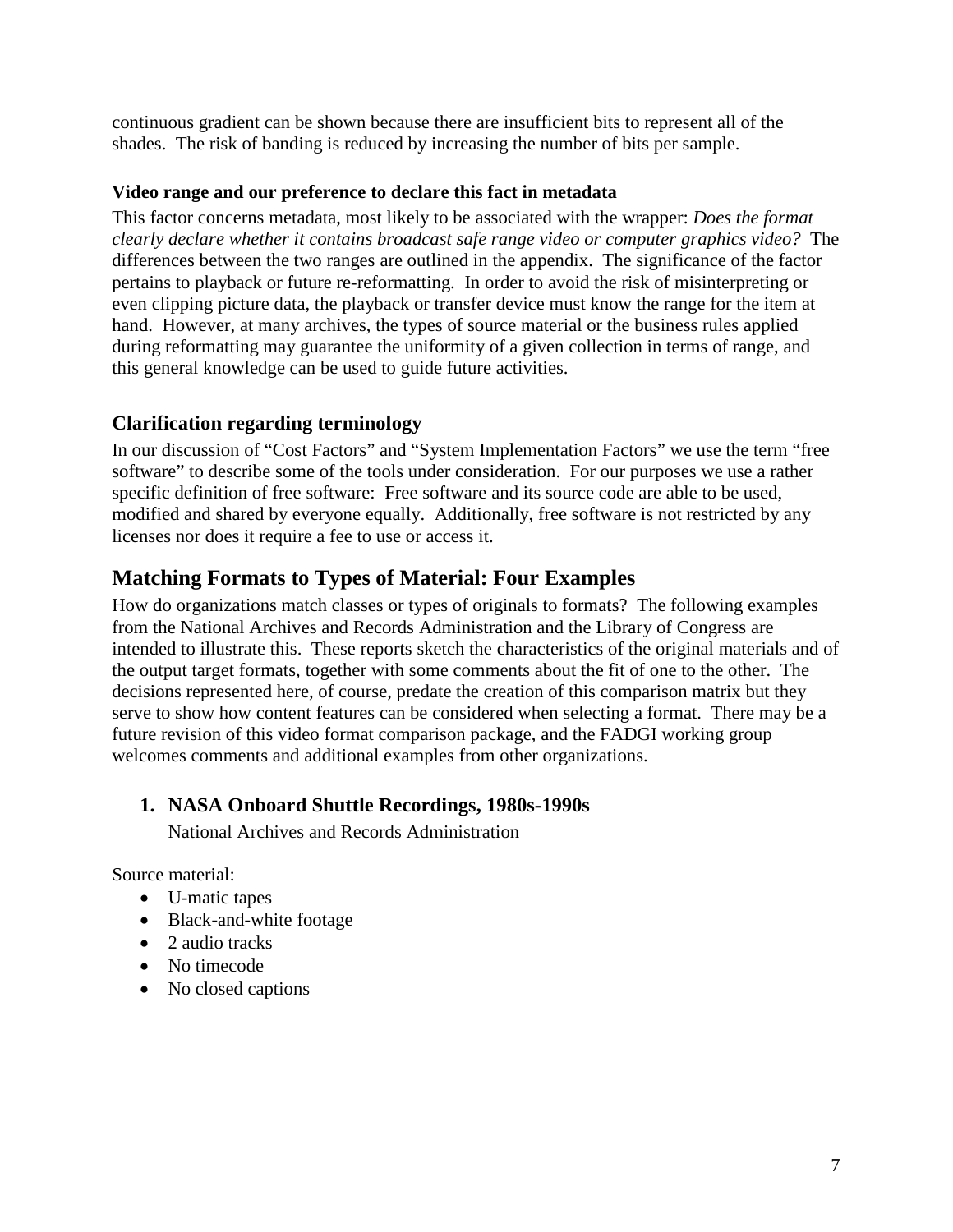#### NARA Selections:

| Wrapper                | <b>AVI</b>  |
|------------------------|-------------|
| <b>Audio</b>           | 8 channels' |
| <b>Timecode</b>        | N/A         |
| <b>Closed Captions</b> | N/A         |
| <b>Encoding</b>        |             |
| <b>Video</b>           | YUY2        |
| <b>Bit depth</b>       | 8-bit       |
| <b>Chroma</b>          | 4:2:2       |
| subsampling            |             |

#### Commentary:

- Wrapper:
	- o Simple-structure source material like these NASA recordings can successfully be retained in a wide range of formats, including the AVI wrapper.
- Encoding:
	- o NARA uses the YUY2 codec which relies on 4:2:2 chroma subsampling.<sup>[8](#page-7-1)</sup> This aligns with FADGI's general preference is for 4:2:2 chroma subsampling when converting from composite signal to color-difference component.
	- o NARA has determined that 8-bit uncompressed video will produce a sufficient preservation master of this material. 10-bit uncompressed video may produce a higher quality preservation master that captures additional tonal subtleties, but will require additional storage space and different hardware and software than NARA has been able to acquire<sup>[9](#page-7-2)</sup>.
	- o Some practitioners may even argue that a high quality lossy codec like MPEG-2 at 50Mbps using the 4:2:2 Profile/Main Level will do a satisfactory job of preserving this material while significantly reducing storage and network costs.
	- o Most likely, 8 or 10-bit video codecs will be the best choice for a video preservation master of this source material.
- Conclusions:

- o All of the encodings and wrappers under consideration can successfully preserve this material.
- o Practitioners may differ over which encoding is most suitable for their particular institutional circumstance.

<span id="page-7-0"></span><sup>&</sup>lt;sup>7</sup> NARA reports that this is hard-wired in their conversion system otherwise they would capture only 2 or 4 channels as appropriate.<br><sup>8</sup> http://www.digitalpreservation.gov/formats/fdd/fdd000364.shtml

<span id="page-7-1"></span>

<span id="page-7-2"></span><sup>&</sup>lt;sup>9</sup> NARA is in the process of testing and implementing new video capture hardware and software and does anticipate having the ability to capture 10-bit video in the near future.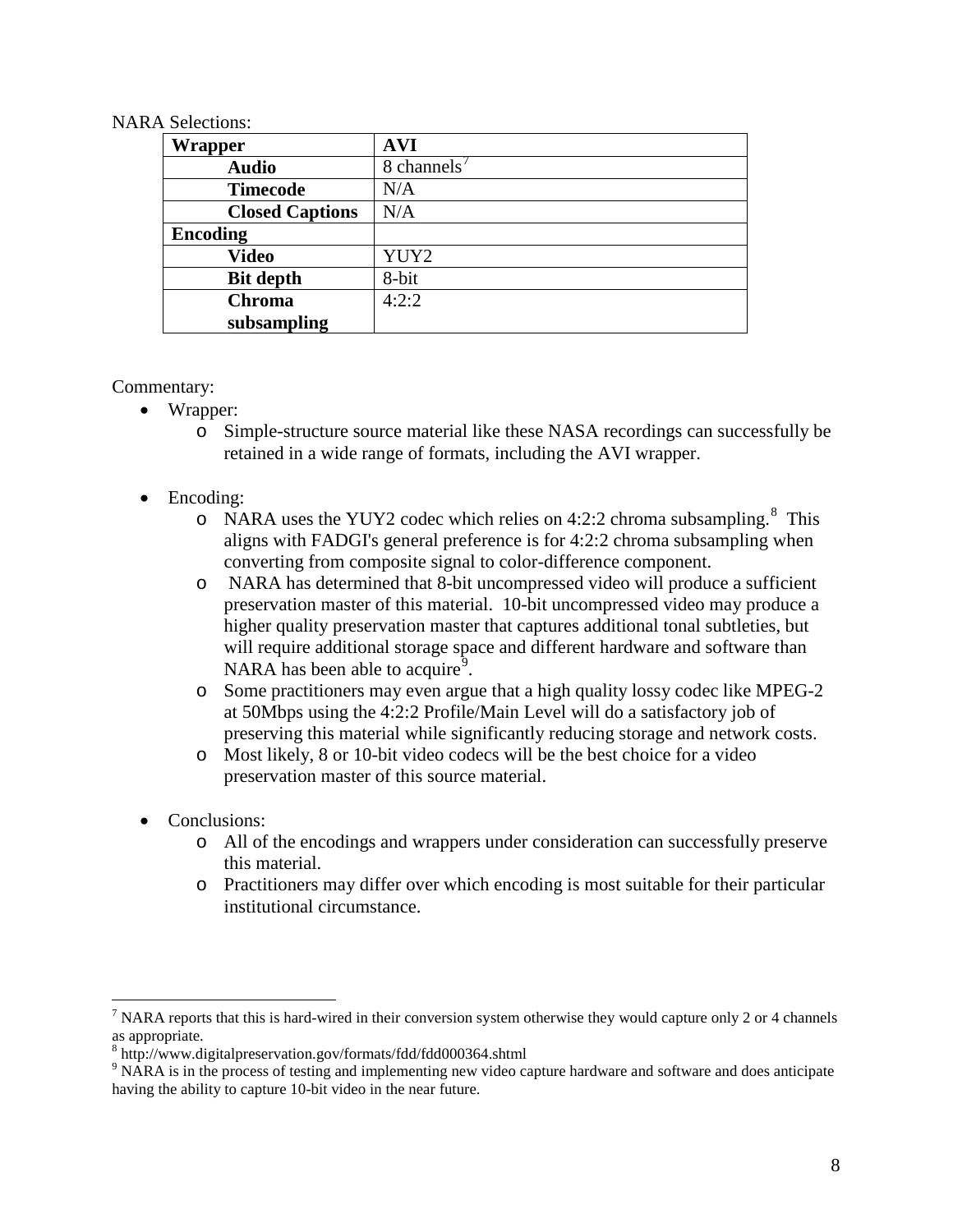#### <span id="page-8-0"></span>**2. Forest Service PSAs (Public Service Announcements), 1990s**

National Archives and Records Administration

Source material:

- Digital Betacam tapes
- Color NTSC footage
- 4 audio tracks
- Continuous LTC timecode
- Closed captions on line 21 (not as VANC data)

| т репециир.            |                                      |
|------------------------|--------------------------------------|
| <b>Wrapper</b>         | <b>AVI</b>                           |
| <b>Audio</b>           | 8 channels $^{10}$                   |
| <b>Timecode</b>        | Start value stored in timecode field |
| <b>Closed Captions</b> | Line 21 stored in raster             |
| <b>Encoding</b>        |                                      |
| <b>Video</b>           | YUY2                                 |
| <b>Bit depth</b>       | 8-bit                                |
| <b>Chroma</b>          | 4:2:2                                |
| subsampling            |                                      |

#### NARA Selections:

#### Commentary:

- Wrapper:
	- o AVI stores a timecode start value and can support continuous timecode as a count-up from this initial value.
	- o MOV, MKV and MXF are all able to store continuous timecode as well.
	- o Captions on line 21, retained in raster: see encoding notes
	- $\circ$  Captions from line 21, converted and carried as binary or text-based data<sup>[11](#page-8-2)</sup>:
		- Only MOV and MXF have dedicated storage mechanisms within the file wrapper to preserve closed captions (other than as data-in-the-raster); MOV uses a captioning track and MXF offers a variety of methods.
		- **MOV** can store CEA608 data in its dedicated caption tracks. It may also be able to store Timed Text data in external or sidecar files.
		- **MXF** is able to natively support both CEA608 and Timed Text captions. It makes use of Data Items to store CEA608 data and generic stream partitions to store Timed Text.
		- In contrast, the retention of captions with MKV and AVI wrappers requires the use of associated files: MKS files are the preferred file type to

 $10$  See above.  $\overline{a}$ 

<span id="page-8-2"></span><span id="page-8-1"></span><sup>11</sup> In this case, binary data would appear as CEA608/708 caption data. Text-based data would most likely occur as SMPTE XML-based Timed Text information.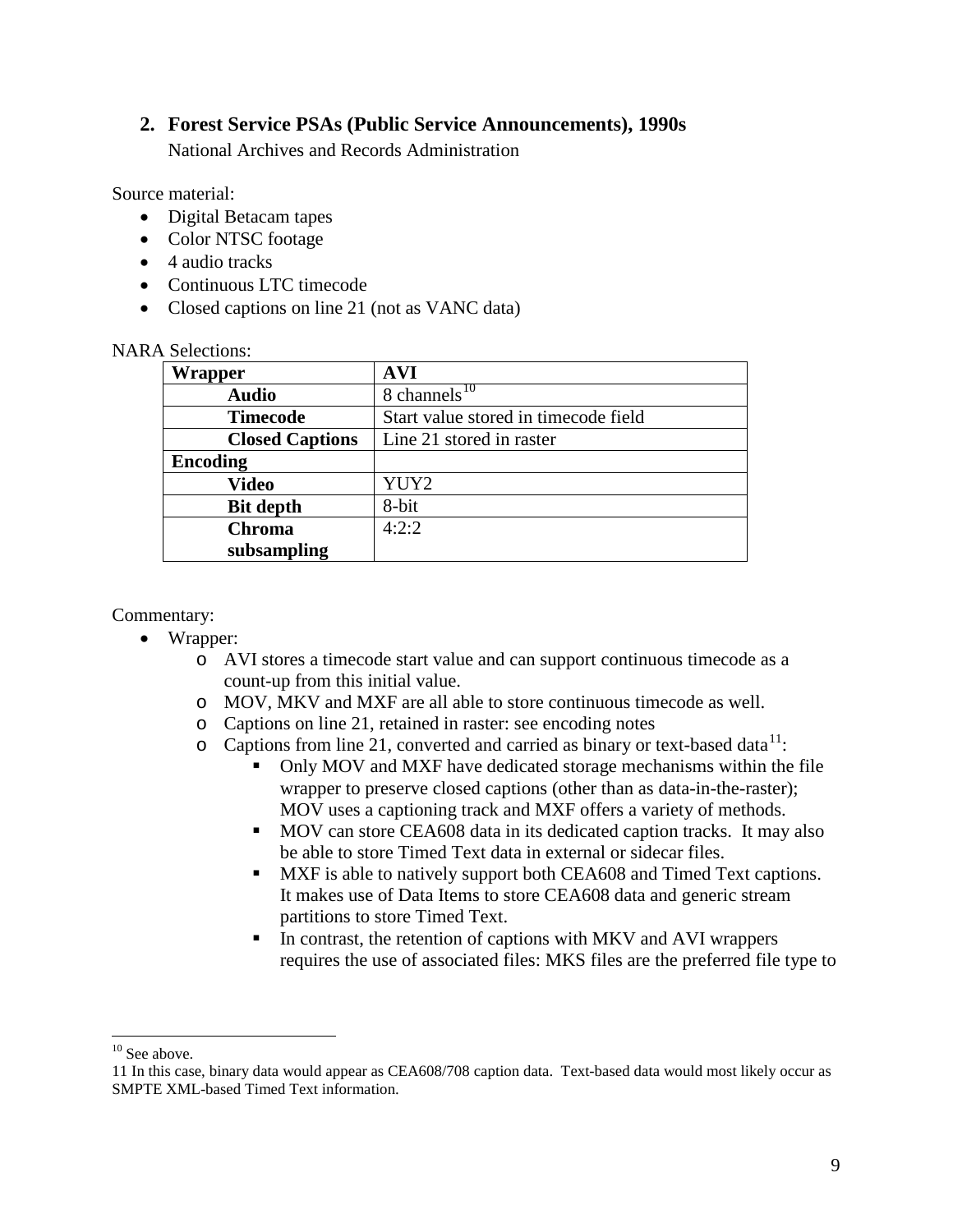use with MKV, while AVI is used with any of the well-known captioning file types, e.g., .srt, .scc, etc. $^{12}$  $^{12}$  $^{12}$ 

- o With the right tools an MPEG-2 stream would also be capable of preserving the timecode and caption data from the original.
- Encoding:
	- o NARA uses the YUY2 codec which relies on 4:2:2 chroma subsampling. This aligns with FADGI's general preference is for 4:2:2 chroma subsampling when converting from composite signal to color-difference component.
	- o Digital Betacam tapes play out as SDI signal with 10-bit picture data. Uncompressed encoding would require v210 codec and lossless compressed encoding requires FFV1 or JPEG 2000.
	- o The 8-bit codec that NARA uses is unable to capture all of this data which is a serious drawback. If the option were available, NARA would capture this content at 10-bit. It is not a drawback of the AVI wrapper (which can indeed support the v210 codec), but instead a shortcoming of somewhat dated hardware and software. $13$
	- o Line 21 captions retained in raster: possible with the 720x486 raster; lost if the raster is reduced to 720x480, as is sometimes done when digitizing.

Conclusions:

- Although relatively simple in structure, this DigiBeta source material highlights the inability of AVI to carry caption data. Other wrappers will be more successful.
- Meanwhile, those with an interest in retaining line 21 caption data in the picture raster should pay attention to encoding specifications.
- In this case, AVI is able to preserve the timecode because it is continuous and the wrapper does not need to be able to support timecode breaks or interruptions.

## <span id="page-9-0"></span>**3. Proceedings from the Floor of U.S. House of Representatives**

Library of Congress Packard Campus of the National Audio-Visual Conservation Center

Source material:

- o Date range: 1977 present
- o Formats: ¾" U-matic, 1" Type C, Betacam SP, Digital Betacam, DVCPRO, DVCPRO HD
- o Color footage
- o Mono on 2 audio tracks
- o The first 15-20 years of the collection does not include timecode other than analog timecode recorded by the VTR. LTC and VITC timecode may exist for tapes recorded in the 1990s and later.

<span id="page-9-1"></span> $12$  If these captions had been stored as VANC data, the AVI wrapper itself would not have a mechanism to preserve them. It may be possible to transform the captions from VANC data into a format that could be stored in an associated file like those mentioned above.

<span id="page-9-2"></span> $13$  As mentioned above, NARA is in the process of testing and implementing new video capture hardware and software and does anticipate having the ability to capture 10-bit video in the near future.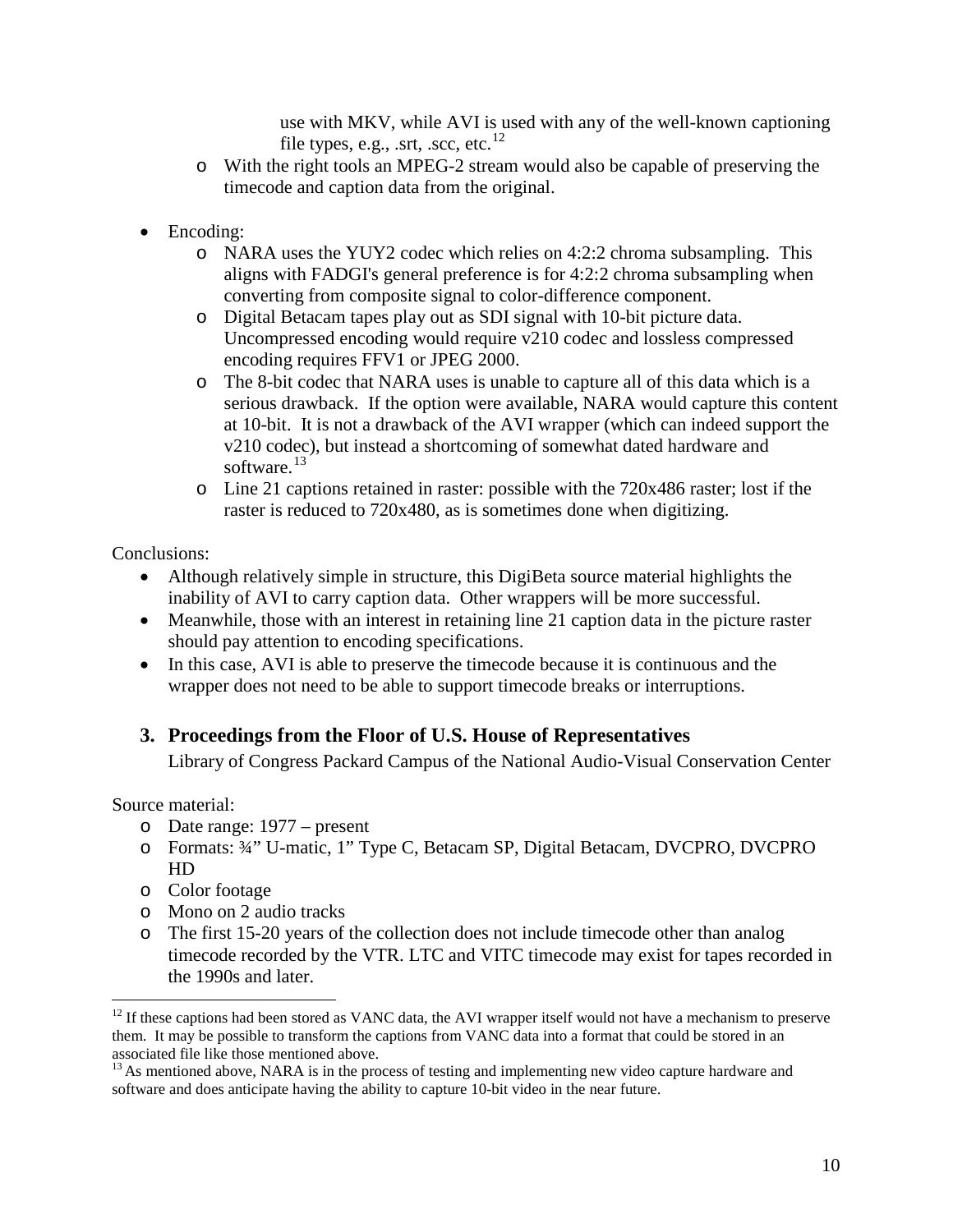o Closed captions may be present for tapes recorded in the 1990s and later.

| <b>Wrapper</b>         | <b>MXF OP1a</b>                             |
|------------------------|---------------------------------------------|
| <b>Audio channels</b>  | Retained as native (mono on 2 audio tracks) |
| <b>Timecode</b>        | Retained as native if present               |
| <b>Closed Captions</b> | Retained as native if present               |
| <b>Encoding</b>        |                                             |
| Video                  | <b>JPEG2000 Lossless reversible 5/3</b>     |
| <b>Chroma</b>          | Native                                      |
| subsampling            |                                             |

NAVCC Selections:

Commentary:

The Packard Campus receives analog and digital video collections through a variety of input streams including copyright submission and general collection acquisition. The entirety of the Library's audiovisual holdings will be digitized, creating both archive masters and access copies providing researchers with playback on demand in the Library's Capitol Hill reading rooms. In order to reduce the variability in these large and complex collections, video inputs are normalized to one standard format, JPEG2000 in MXF OP1a.<sup>[14](#page-10-0)</sup>

- Wrapper:
	- o MXF OP1a is standardized through SMPTE 377-1 and SMPTE 378M-2004. The MXF wrapper was specifically designed to aid interoperability and interchange between different vendor systems, especially within the media and entertainment production communities which are the primary content providers to Packard Campus collections. The file specification was standardized by the SMPTE (Society of Motion Picture & Television Engineers) & AMWA (Advanced Media Workflow Association) and allows different variations of files to be created for specific production environments and can act as a wrapper for metadata & other types of associated data including complex timecode, closed captions and multiple audio tracks.
- Encoding:
	- o JPEG2000 is standardized in ISO 15444. The version of JPEG2000 adopted by the Packard Campus uses the mathematically lossless 5/3 wavelet transform. This compression is completely reversible and there is no loss of quality when the file is encoded and decoded. Other attractive features include that it does not have licensing issues, it can be wrapped in a standardized file wrapper (MXF) which promotes interoperability, and it can accommodate any color space and bit depth.
	- o This collection, because it encompasses such a wide date range, includes both component and composite video. In order to capture the best signal off the tape, the source video is captured as component if it's component. Actions in the

<span id="page-10-0"></span><sup>&</sup>lt;sup>14</sup> <http://www.digitalpreservation.gov/formats/fdd/fdd000206.shtml>  $\overline{a}$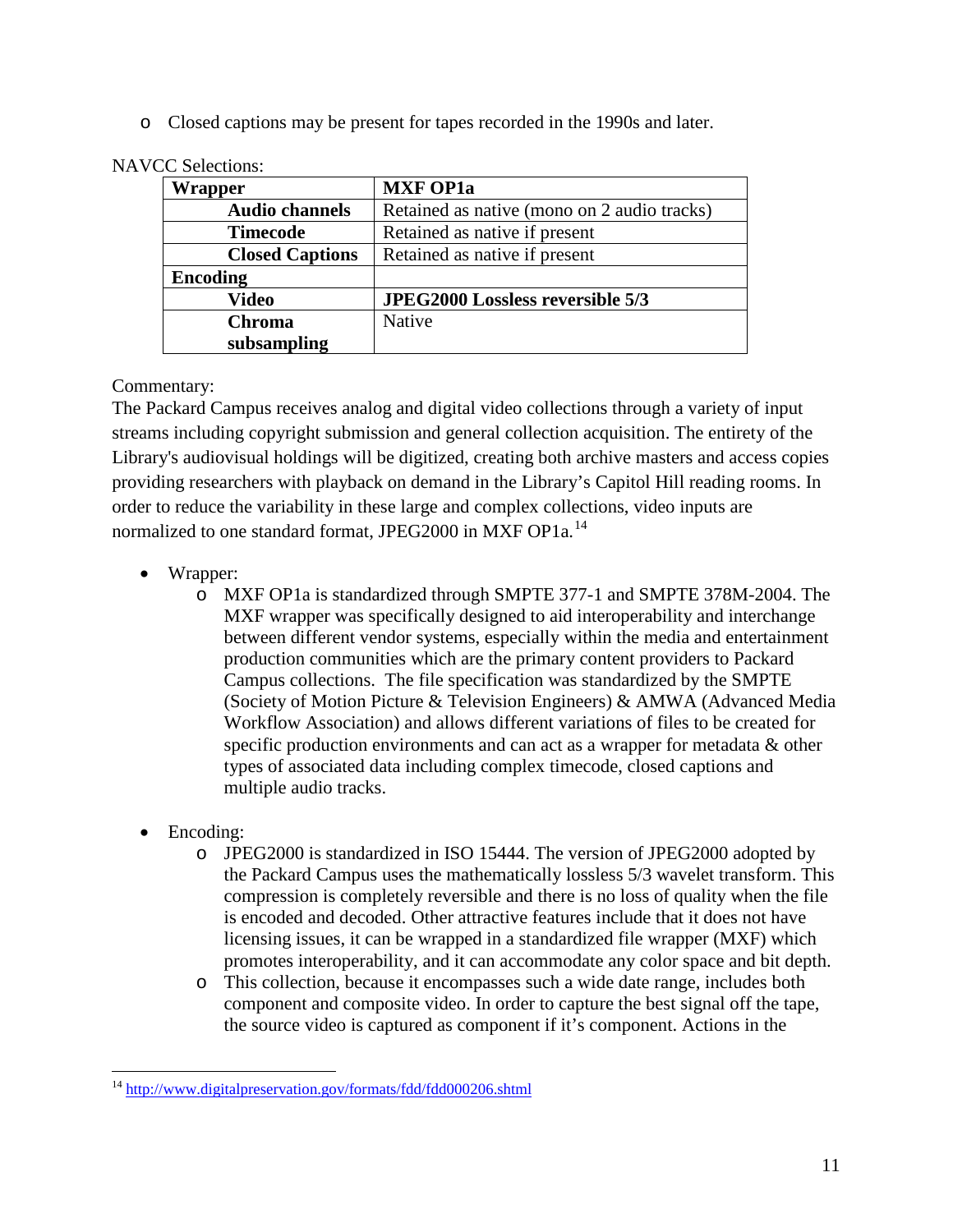reformatting workflows had to adjust in order to convert from composite signal to color-difference component.

- o The Packard Campus currently uses 10-bit for video because this matches the specifications laid out for serial digital interface (SDI) as defined by SMPTE starting with ST 259M (although NAVCC is preparing to accommodate native bit depths beyond 10-bit). Additionally, 10-bit encoding is preferred over 8-bit as a harmonization encoding so that decoder software writers do not have to accommodate both.
- o The Packard Campus retains the native chroma subsampling.

## **Conclusion**

• Collections at the scale of those held at the Packard Campus, which includes an archive with up to 5 PB in stored data including 200,000 archive files of digital and digitized audio and moving image recordings, require normalization in order to reduce variability and complexity. Video inputs are normalized on ingest to one standard format, JPEG2000 in MXF OP1a. The benefit of normalizing on ingest into the repository is that the toolkits are still (mostly) available for the submitted file formats and encodings. After a time, general production and toolkit availability will decrease and it may not be possible to access and transform the file.

## <span id="page-11-0"></span>**4. Afghan Media Resource Center**

Library of Congress Packard Campus of the National Audio-Visual Conservation Center

Source material:

- Content: Raw footage of 30 years of war in Afghanistan: internecine fighting, Soviet invasion, Taliban takeover, and the American invasion including original interviews with Mujahidin, Taliban, and resistance fighters against the Soviet invasion.
- Date range: 1979 present
- Formats: 3500 hours of PAL & 625-line DV video
- Color footage
- 2 audio tracks
- No timecode or closed captions present

#### NAVCC Selections:

| <b>Wrapper</b>               | <b>MOV</b>                                          |
|------------------------------|-----------------------------------------------------|
| <b>Audio channels</b>        |                                                     |
| <b>Timecode</b>              | None                                                |
| <b>Closed Captions</b>       | None                                                |
| <b>Encoding</b>              |                                                     |
| <b>Video</b>                 | 625 Standard Definition YCbCr ITU-R 601<br>standard |
| <b>Chroma</b><br>subsampling | 4:2:2                                               |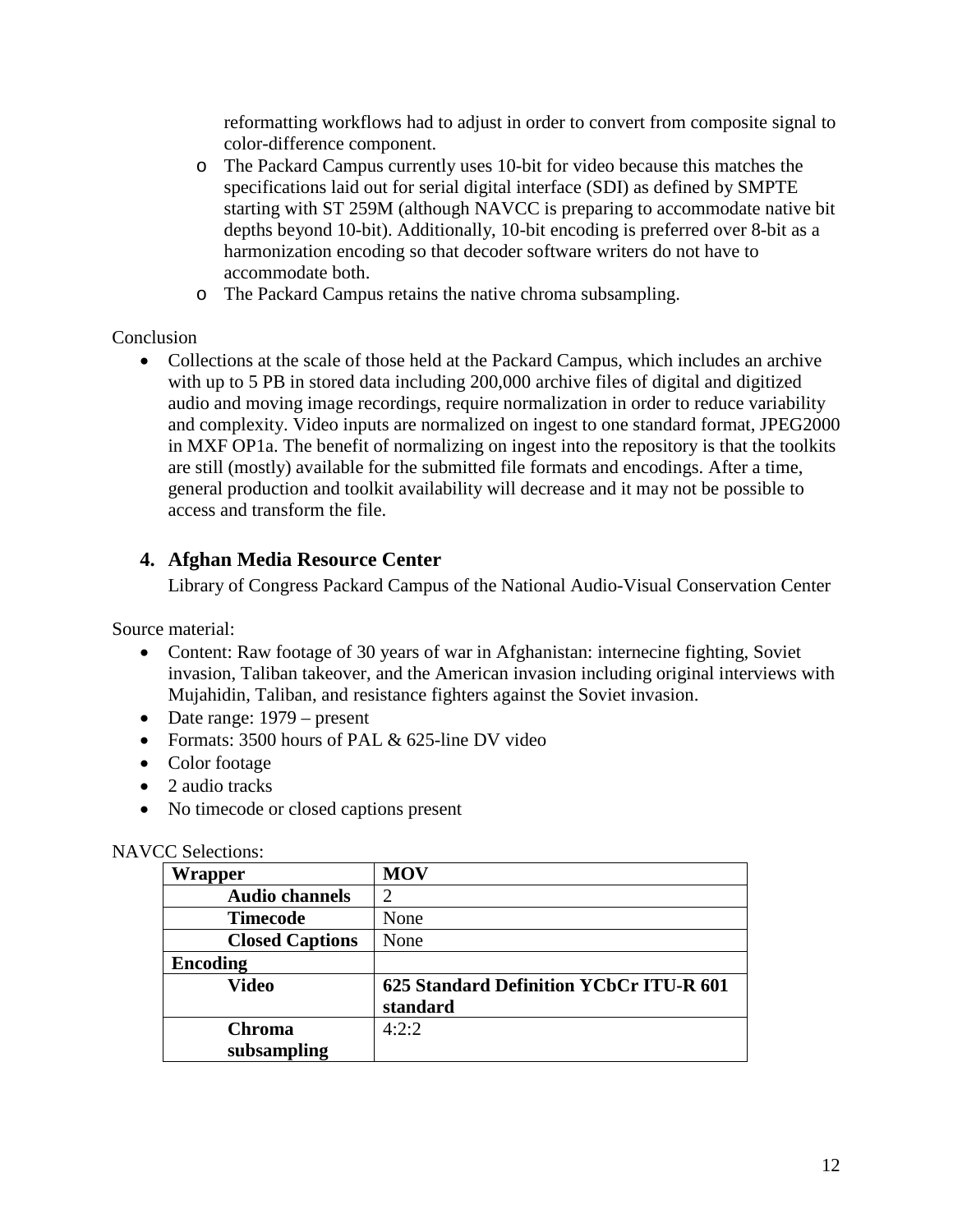## Commentary:

The AMRP is a joint project between LC and US State Department to digitize 35 years of video footage (primarily news coverage) from the Afghan Media Resource Center in Kabul, an organization that started before the Soviet invasion in 1979. The collection includes 3,500 hours of video, 10,000 audio recordings, and 20,000 B&W and color still images documenting the political events in Afghanistan. The digitization work needed to be carried out in Afghanistan prior to early 2014, before US Armed Forces left the country, because many officials feared that the material might be destroyed after the coalition forces had departed. This project is a test case to determine if an inexpensive (under \$5000 each) system could be developed using common off-the-shelf equipment and software to produce industry standard files which could be migrated to the NAVCC Evergreen format at a later point. Moreover, it fulfills a core NAVCC mission to develop tools for all media archiving organizations that can produce archive quality digital objects at low cost while adhering to the "do no harm" principle whenever possible. This project can serve as a model for organizations with significant technical and funding challenges can move forward with archiving work in a responsible way.

- Wrapper:
	- Although proprietary because it is developed and supported by Apple, the QuickTime (\*.mov) wrapper is very stable, well documented and widely adopted with a strong toolset available.
	- QuickTime has support for timecode and closed caption tracks although these are not pertinent to the AMRC collection
	- QuickTime converts easily to the NAVCC evergreen normalization format, JPEG2000 lossless reversible 5/3 in MXF OP1a.
- Encoding:
	- Both the PAL and 625-line video are reformatted according to [ITU-R](http://en.wikipedia.org/wiki/ITU-R) Recommendation BT.601, the industry standard for encoding SD [interlaced](http://en.wikipedia.org/wiki/Interlaced) [analog](http://en.wikipedia.org/wiki/Analog_video)  [video](http://en.wikipedia.org/wiki/Analog_video) signals in [digital video](http://en.wikipedia.org/wiki/Digital_video) form. Rec.601 video is widely adopted with strong support through a large variety of toolsets.
	- Rec.601 video is easily convertible into the NAVCC evergreen normalization format, JPEG2000 lossless reversible 5/3 in MXF OP1a in part because the same chroma subsampling (4:2:2) and bit depth (10-bit) is implemented in both specifications.

## Conclusion:

 $\overline{a}$ 

• The project deliverables, 625 Standard Definition YPbPr ITU-R 601 video in an MOV wrapper, can easily convert to the JPEG2000 lossless reversible 5/3 in MXF OP1a archive format implemented at NAVCC. This specification also closely aligns with the *Category 1: Analog Source* definition from the FADGI report, *Refining Conversion Contract Specifications: Determining Suitable Digital Video Formats for Medium-term Storage*. [15](#page-12-0) One difference is the color space. The AMRC implementation uses YPbPr in accordance to the NAVCC Evergreen format which uses YPbPr for native 4:2:2 while the *Category 1: Analog Source* specifies YCbCr.

<span id="page-12-0"></span><sup>&</sup>lt;sup>15</sup> [http://www.digitizationguidelines.gov/audio-visual/documents/IntrmMastVidFormatRecs\\_20111001.pdf](http://www.digitizationguidelines.gov/audio-visual/documents/IntrmMastVidFormatRecs_20111001.pdf)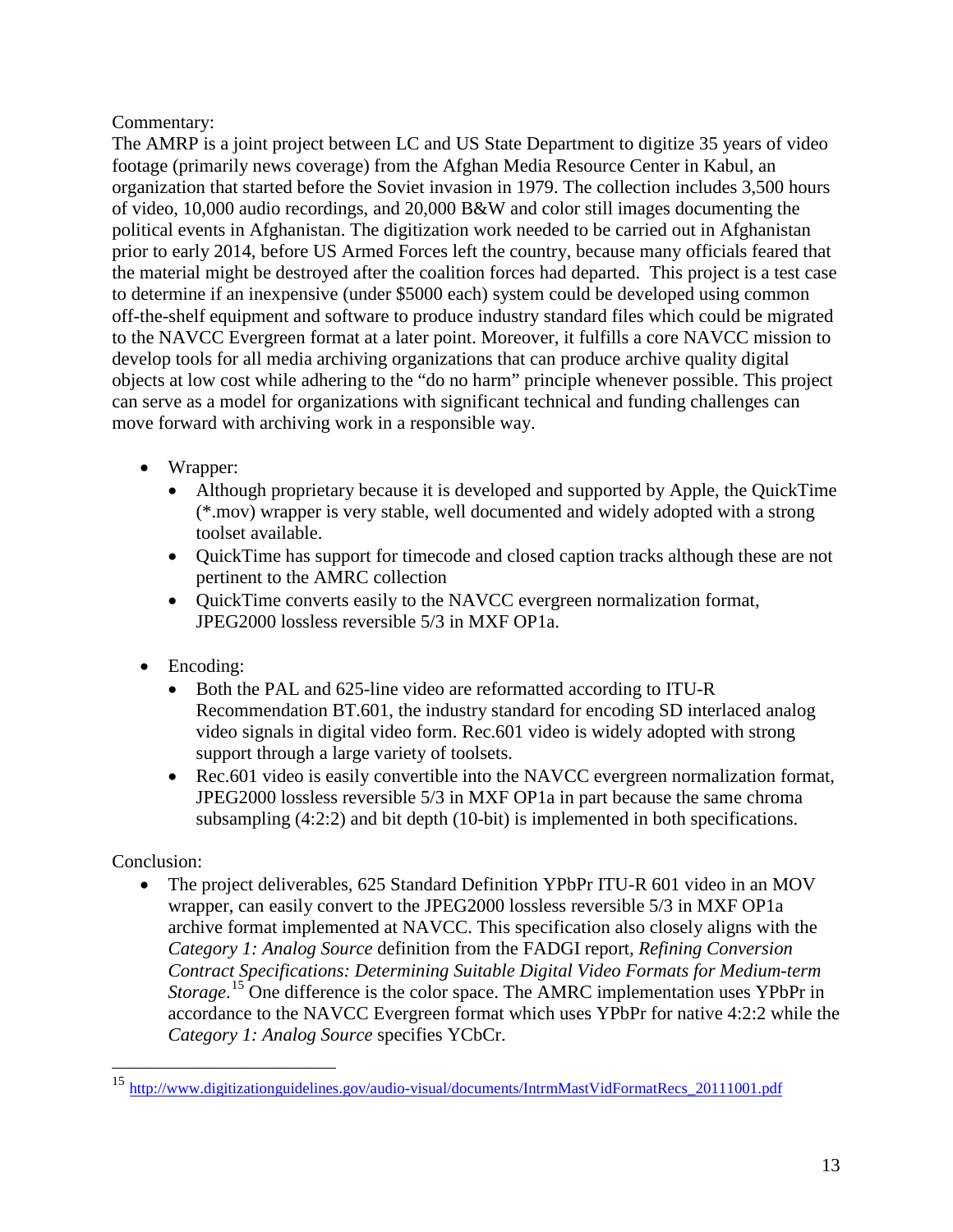## <span id="page-13-0"></span>**Other Features to Consider**

While the examples above have presented a variety of source material they certainly do not account for all types of information that may be stored on analog videotapes nor do they address the entire range of possible features required in preservation master files. Several of the topics listed below are discussed in *An Update on AS-07: MXF Application Specification for Moving Image Archiving and Preservation. [16](#page-13-1)*

- Multiple timecodes
	- o Some organizations may require the preservation of source timecode and the addition of a continuous timecode track; this is especially true if the source timecode is discontinuous. Playback and manipulation of files with discontinuous timecodes can present difficulties and it may be preferable at times to rely on a continuous timecode for purposes such as playback, editing and/or deriving running times.
	- o Most of the wrappers presented will not be able to support storage of multiple timecodes.
		- AVI cannot fully support two timecodes and in fact presents challenges when storing a single discontinuous timecode track alone.
		- It is our impression that MKV is designed to carry a single timecode track and it is unclear whether it can support discontinuities.
		- MOV can carry a single discontinuous timecode track and is also able to accommodate a continuous timecode by storing a start value and a count rate. Beyond that, MOV does not seem to have support for additional timecodes.
		- In contrast, MXF offers robust support for storage of multiple timecodes.
- Multiple audio tracks
	- o Some videotapes, especially those in broadcast archives, may contain as many as 8 channels of audio, all of which will need to be preserved.
	- o Most of the formats discussed here will be able to support 8 channels of audio. MXF in particular has good support for complex audio configurations.
- Captions carried as Timed Text
	- o Timed Text is an increasingly important means of carrying captions and subtitles. It is a relatively recently development. The W3C standardized a version for webdelivery (TTML) in 2010 and SMPTE built on this work to create a standard for broadband delivery to the home (SMPTE-TT) later that year. In 2012, the EBU also authored a standard for the implementation of Timed Text.
	- o Of the wrapper formats analyzed in the matrix, only MXF has clear support for captions carried as Timed Text. Timed Text may be stored within in a MXF or as a sidecar file that accompanies the reformatted audio-video content.
- Carriage of associated materials, supplementary metadata
	- o Some organizations may require additional materials or supplementary metadata be stored with the reformatted audio-video content. Possible examples may include transcripts or images of the case in which the original audio-video record was stored.

<span id="page-13-1"></span><sup>&</sup>lt;sup>16</sup> See<http://www.iasa-web.org/iasa-journal-no-42-january-2014> (for IASA members or for purchase).  $\overline{a}$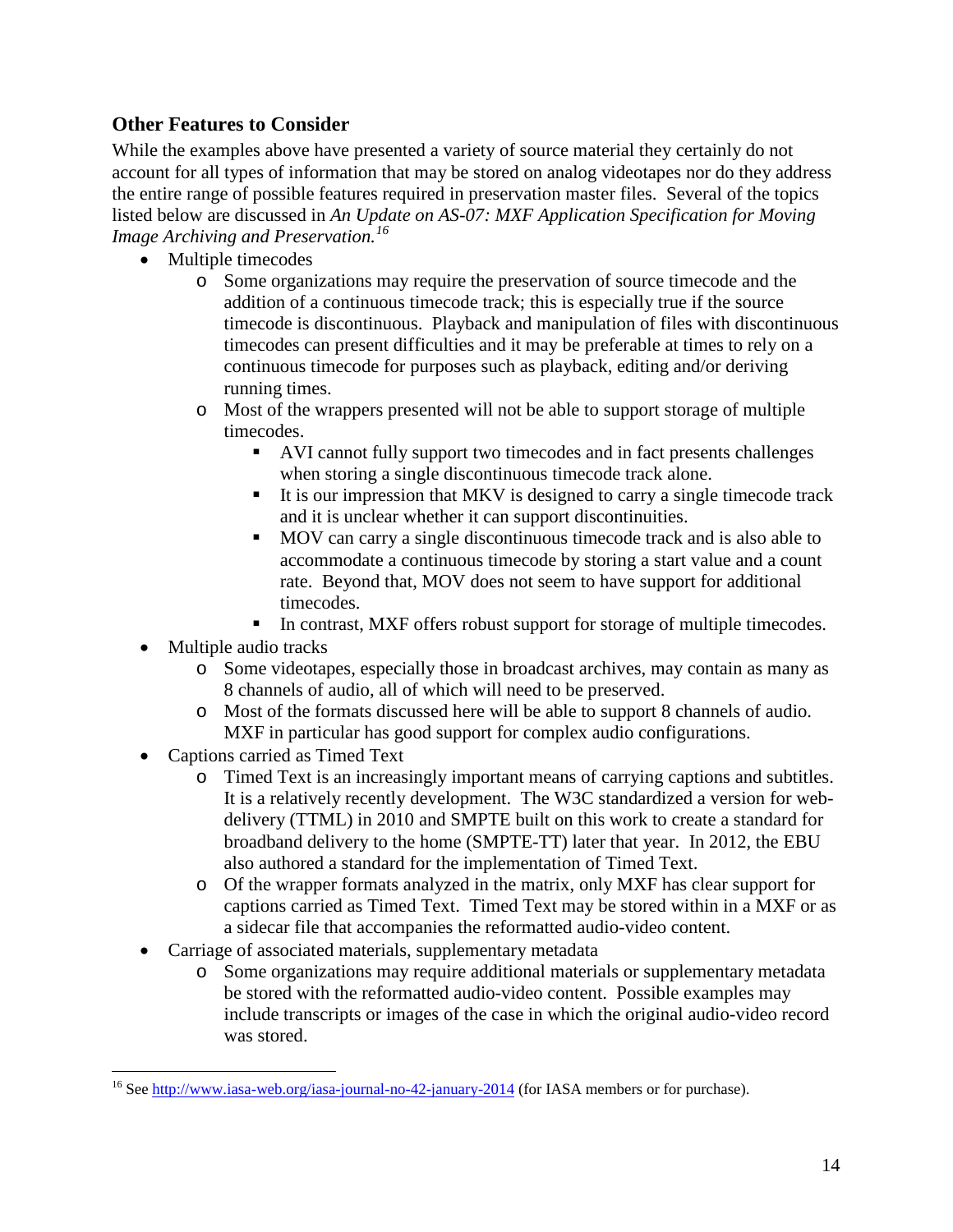- o Some of the wrappers offer support for the storage of relatively simple associated materials. For example, MOV can store still images in addition to audio-video content. MKV is also fairly content agnostic, meaning that data in almost any form can be stored with the audio-video content. AVI and MPEG-2 do not offer clear support for data other than the typical audio-video content.
- o Each of the formats above- MOV, MKV, AVI and MPEG-2- are able to store supplementary metadata in sidecar files. Depending on the software used to create the file, these formats may also support embedded supplementary metadata in the form of XMP or by making use of the INFO List chunk, in the case of AVI.
- o MXF has good support for associated materials and supplementary metadata. Current drafts of the AS-07 (Archiving and Preservation) Application Specification indicate that it will support text-based files, still image and other audio-video content. Supplementary metadata is also well-supported in MXF and can be stored in an XML-based structure.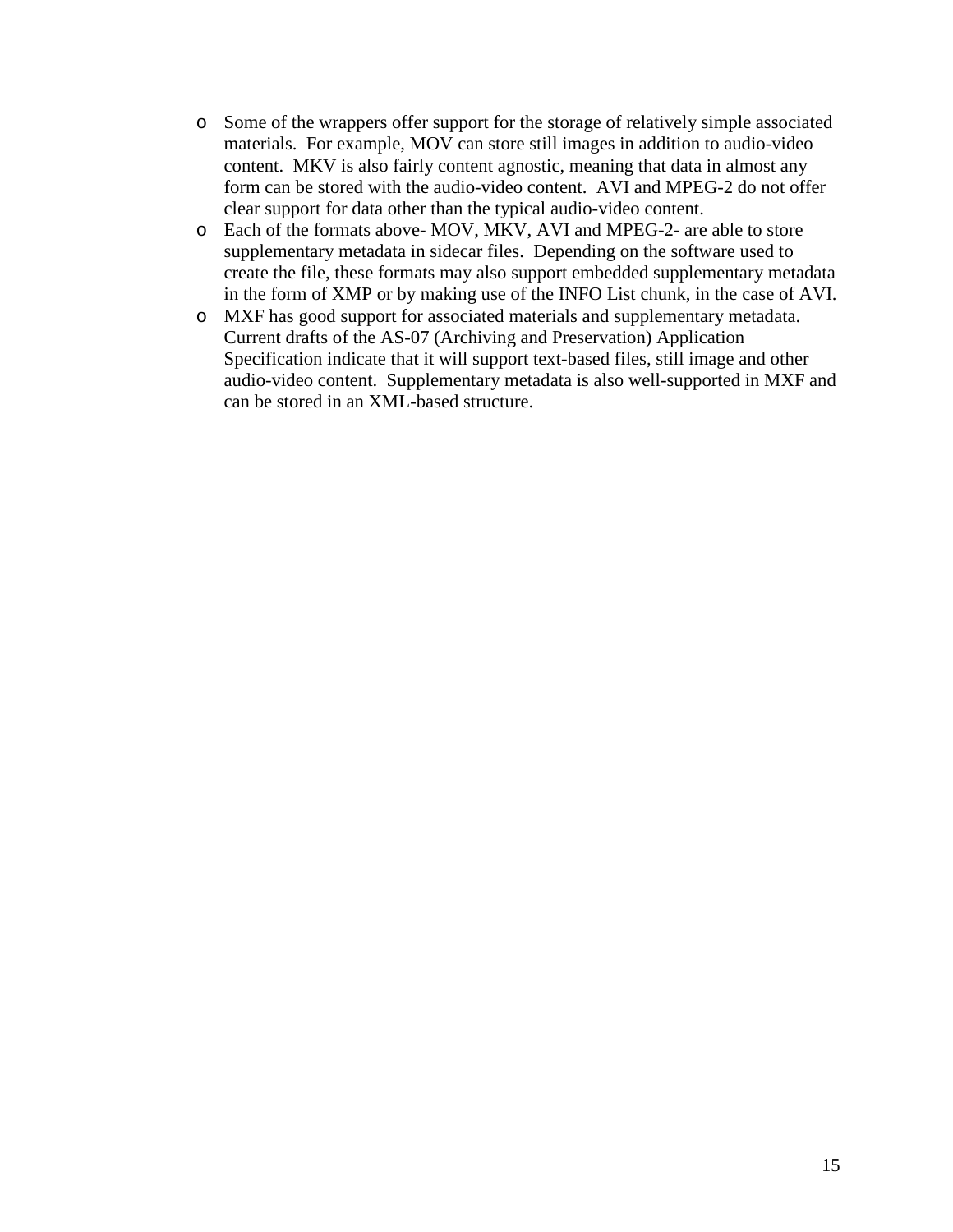## <span id="page-15-0"></span>**Appendix A: Summary versions of the matrixes**

The summaries are on the following two pages. Detailed versions of the matrixes may be found at these URLs:

- Digital File Formats for Videotape Reformatting: Part 1. Detailed Matrix for Wrappers
	- o [http://www.digitizationguidelines.gov/guidelines/FADGI\\_VideoReFormatCompa](http://www.digitizationguidelines.gov/guidelines/FADGI_VideoReFormatCompare_p1_20141202.pdf) [re\\_p1\\_20141202.pdf](http://www.digitizationguidelines.gov/guidelines/FADGI_VideoReFormatCompare_p1_20141202.pdf)
- Digital File Formats for Videotape Reformatting: Part 2. Detailed Matrix for Wrappers
	- o [http://www.digitizationguidelines.gov/guidelines/FADGI\\_VideoReFormatCompa](http://www.digitizationguidelines.gov/guidelines/FADGI_VideoReFormatCompare_p2_20141202.pdf) [re\\_p2\\_20141202.pdf](http://www.digitizationguidelines.gov/guidelines/FADGI_VideoReFormatCompare_p2_20141202.pdf)
- Digital File Formats for Videotape Reformatting: Part 3. Detailed Matrix for Encodings
	- o [http://www.digitizationguidelines.gov/guidelines/FADGI\\_VideoReFormatCompa](http://www.digitizationguidelines.gov/guidelines/FADGI_VideoReFormatCompare_p3_20141202.pdf) [re\\_p3\\_20141202.pdf](http://www.digitizationguidelines.gov/guidelines/FADGI_VideoReFormatCompare_p3_20141202.pdf)
- Digital File Formats for Videotape Reformatting: Part 4. Detailed Matrix for Encodings
	- o [http://www.digitizationguidelines.gov/guidelines/FADGI\\_VideoReFormatCompa](http://www.digitizationguidelines.gov/guidelines/FADGI_VideoReFormatCompare_p4_20141202.pdf) [re\\_p4\\_20141202.pdf](http://www.digitizationguidelines.gov/guidelines/FADGI_VideoReFormatCompare_p4_20141202.pdf)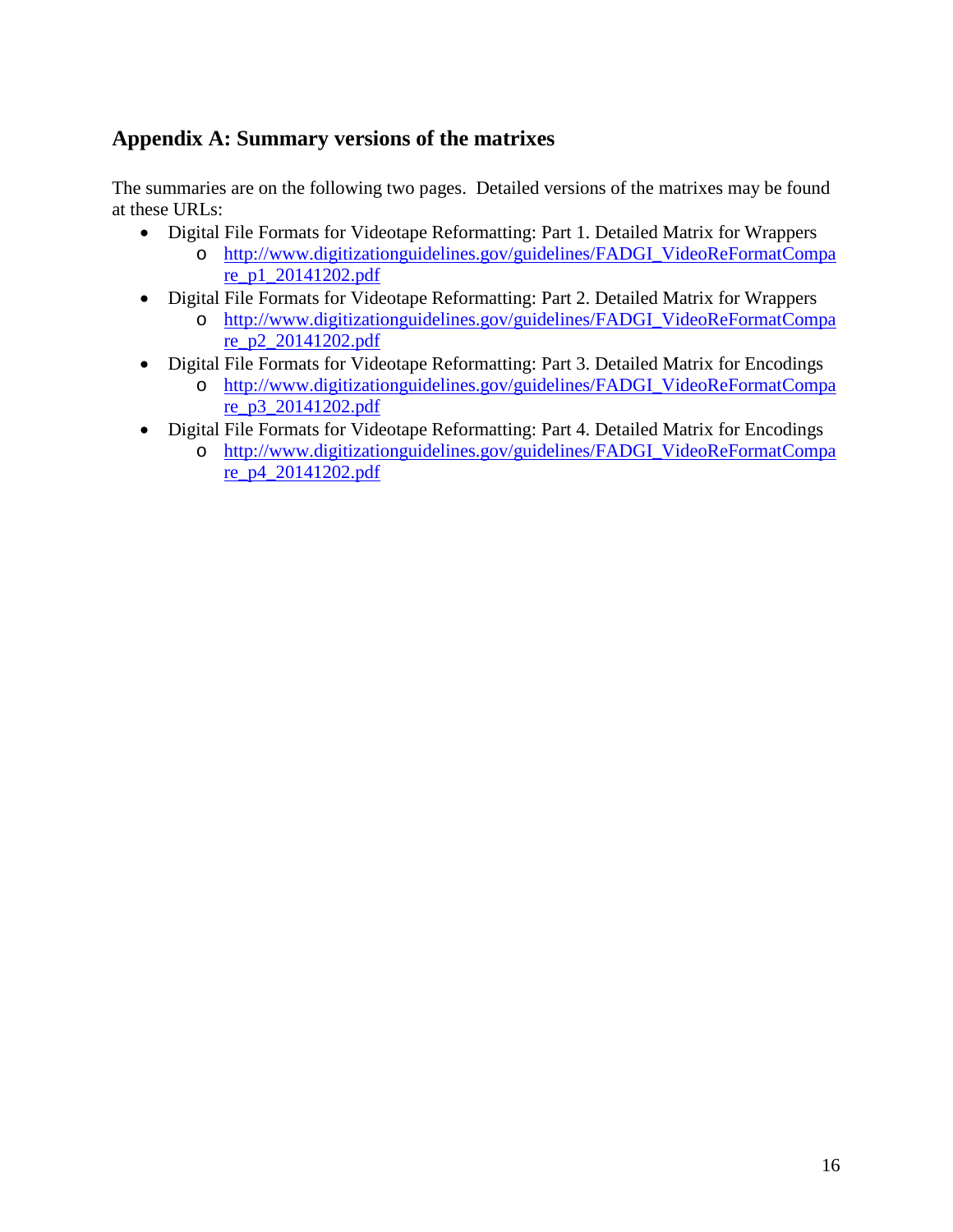<span id="page-16-1"></span><span id="page-16-0"></span>

| <b>File Wrappers</b>                           |                                                                                                                                                                                                               |                                                                                                                                                                                                |                                                                                                                                                                                                                     |                                                                                                                                                                                                                            |                                                                                                                                                                                       |
|------------------------------------------------|---------------------------------------------------------------------------------------------------------------------------------------------------------------------------------------------------------------|------------------------------------------------------------------------------------------------------------------------------------------------------------------------------------------------|---------------------------------------------------------------------------------------------------------------------------------------------------------------------------------------------------------------------|----------------------------------------------------------------------------------------------------------------------------------------------------------------------------------------------------------------------------|---------------------------------------------------------------------------------------------------------------------------------------------------------------------------------------|
| <b>Attribute Category</b>                      | <b>AVI</b>                                                                                                                                                                                                    | <b>MOV</b>                                                                                                                                                                                     | <b>Matroska</b>                                                                                                                                                                                                     | <b>MXF</b>                                                                                                                                                                                                                 | MPEG-2<br>(ad-hoc wrapper<br>format <sup>17</sup> )                                                                                                                                   |
| <b>Sustainability Factors</b>                  | -Well-disclosed and<br>moderately well-adopted<br>-Transparent format, but lacks<br>some self-documentation<br>capabilities<br>-Not likely to be impacted by<br>patents or technical protection<br>mechanisms | -Well-disclosed and widely<br>adopted format<br>-Fairly transparent with good<br>self-documentation<br>capabilities<br>-Possible impact from patents<br>and technical protection<br>mechanisms | -Acceptable documentation<br>and moderate adoption<br>-Transparent format with good<br>self-documentation<br>capabilities<br>-No impact from patents<br>-Possible impact from<br>technical protection<br>mechanisms | -Acceptable documentation<br>and moderate adoption<br>-Fairly transparent format with<br>good self-documentation<br>capabilities<br>-No impact from patents<br>-Possible impact from<br>technical protection<br>mechanisms | -Poor documentation, but<br>moderate adoption<br>-Poor transparency and self-<br>documentation<br>-Possible impact from patents<br>-No impact from technical<br>protection mechanisms |
| <b>Cost Factors</b>                            | -Low implementation cost<br>-Cost of software and<br>equipment needed is low<br>-Storage and network costs<br>will depend on the encoding in<br>use                                                           | -Medium implementation cost<br>-Commercial software offers<br>richest set of features and<br>functions<br>-Storage and network costs<br>will depend on the encoding in<br>use                  | -Low implementation cost<br>-Low software and hardware<br>costs<br>-Storage and network costs<br>will depend on the encoding in<br>use                                                                              | -Low to medium<br>implementation cost<br>-Costs of software and<br>hardware vary widely<br>-Storage and network costs<br>will depend on the encoding in<br>use                                                             | -Low to medium<br>implementation cost<br>-Low software and hardware<br>costs<br>-Storage and network costs<br>will depend on the encoding in<br>use                                   |
| <b>System Implementation</b><br><b>Factors</b> | -Low complexity<br>-Wide availability of tools<br>(except for validation)                                                                                                                                     | -Moderate complexity<br>-Wide availability of tools<br>(except for validation)                                                                                                                 | -Moderate complexity<br>-Wide availability of tools<br>(except for identification and<br>validation)<br>-Many tools require advanced<br>technical skills to implement                                               | -High complexity<br>-Wide availability of tools<br>(except for validation)<br>-Some tools require advanced<br>technical skills to implement<br>may not be interoperable                                                    | -Low complexity<br>-Wide availability of tools<br>(except for validation)                                                                                                             |
| <b>Settings and Capabilities</b>               | -Good support for high quality<br>bit depths and chroma<br>subsampling<br>-Poor to acceptable support for<br>most modern wrapper features                                                                     | -Good support for high quality<br>bit depths and chroma<br>subsampling<br>-Good support for most<br>modern wrapper features                                                                    | -Good support for high quality<br>bit depths and chroma<br>subsampling<br>-Good support for most<br>modern wrapper features                                                                                         | -Good support for high quality<br>bit depths and chroma<br>subsampling<br>-Very good support for<br>modern wrapper features                                                                                                | -These features are handled at<br>the encoding level                                                                                                                                  |

 $17$  The MPEG-2 format is standardized at the stream (or encoding) level, the .mpg wrapper is completely ad hoc.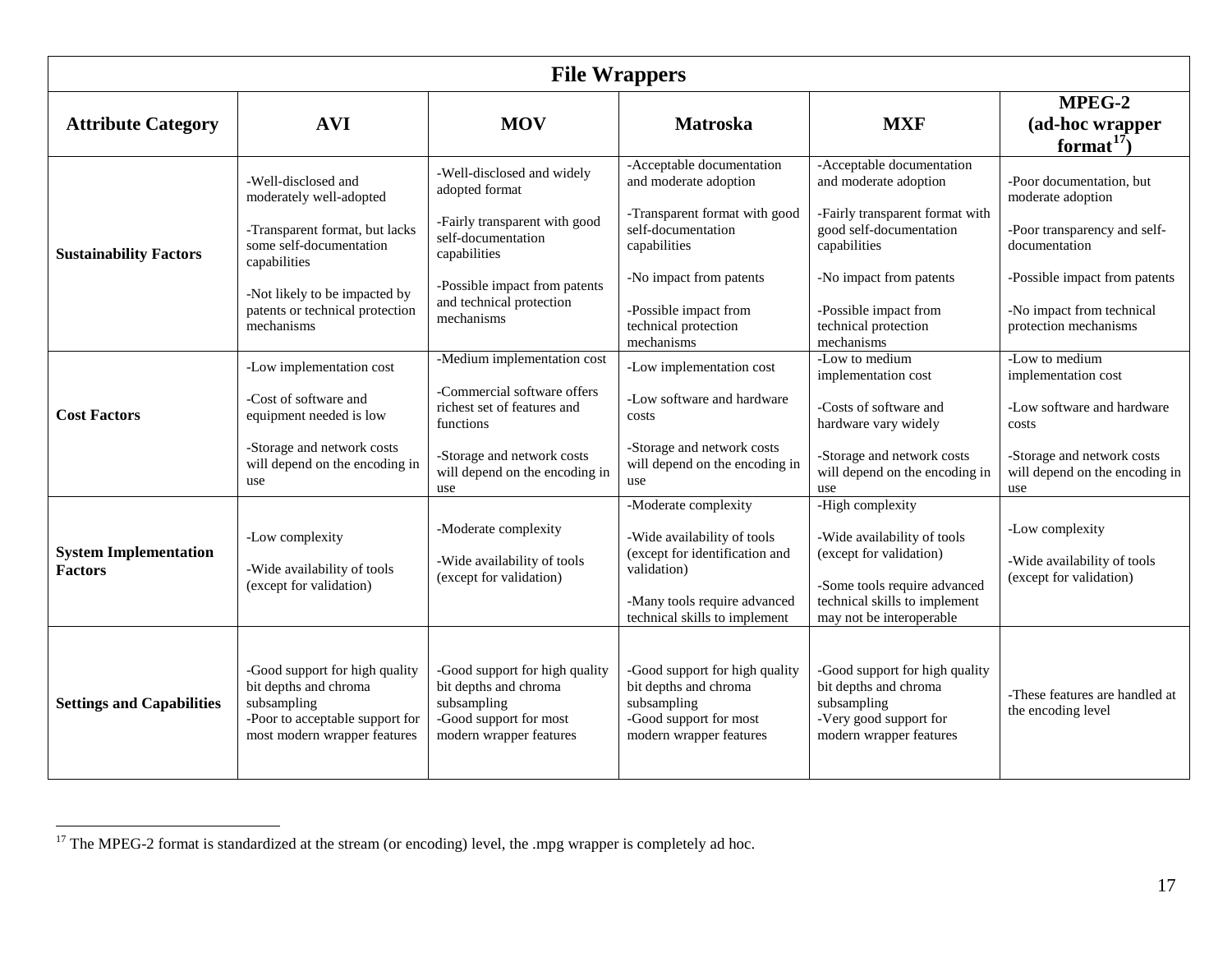<span id="page-17-0"></span>

| <b>Encodings</b>                                  |                                                                                                                                                       |                                                                                                                                                                        |                                                                                                                                                                                          |                                                                                                                                                                                   |                                                                                                                                                                               |
|---------------------------------------------------|-------------------------------------------------------------------------------------------------------------------------------------------------------|------------------------------------------------------------------------------------------------------------------------------------------------------------------------|------------------------------------------------------------------------------------------------------------------------------------------------------------------------------------------|-----------------------------------------------------------------------------------------------------------------------------------------------------------------------------------|-------------------------------------------------------------------------------------------------------------------------------------------------------------------------------|
| <b>Attribute Category</b>                         | Uncompressed 4:2:2,<br>8-bit<br>(UYVY and YUY2)                                                                                                       | Uncompressed 4:2:2,<br>$10$ -bit<br>(v210)                                                                                                                             | JPEG2000 - Lossless                                                                                                                                                                      | ffv1                                                                                                                                                                              | <b>MPEG-2 - 4:2:2</b><br><b>Profile/Main Level</b>                                                                                                                            |
| <b>Sustainability</b><br><b>Factors</b>           | -Acceptable disclosure and<br>wide adoption<br>-Transparent formats<br>- No impact from patents or<br>technical protection<br>mechanisms              | -Good disclosure and wide<br>adoption<br>-Transparent format<br>-No impact from patents or<br>technical protection<br>mechanisms                                       | -Good disclosure, but low<br>to moderate adoption<br>-Acceptable level of<br>transparency and self-<br>documentation<br>-No impact from patents or<br>technical protection<br>mechanisms | - Good disclosure and<br>moderate adoption<br>-Acceptable level of<br>transparency and self-<br>documentation<br>-No impact from patents or<br>technical protection<br>mechanisms | -Good disclosure and wide<br>adoption<br>-Good level of<br>transparency and self-<br>documentation<br>-Possible impact from<br>patents and technical<br>protection mechanisms |
| <b>Cost Factors</b>                               | -Varying implementation<br>costs from low to high<br>-Low to medium cost for<br>software and hardware<br>needed<br>-High storage and network<br>costs | -Medium to high<br>implementation costs<br>-Low to medium cost for<br>software and hardware<br>-High storage and network<br>costs                                      | -Medium to high<br>implementation costs<br>-Low to medium cost for<br>software and hardware<br>-Moderate storage and<br>network costs                                                    | -Low to medium<br>implementation cost<br>-Low to medium cost for<br>software and hardware<br>needed<br>-Moderate storage and<br>network costs                                     | -Low to medium<br>implementation cost<br>-Low software and<br>hardware costs<br>-Low storage and network<br>costs                                                             |
| <b>System</b><br>Implementation<br><b>Factors</b> | -Low complexity<br>-Wide availability of tools<br>(except for identification<br>and validation)                                                       | -Moderate complexity<br>-Wide availability of tools<br>(except for identification<br>and validation)                                                                   | -Moderate complexity<br>-Moderate availability of<br>tools (except for<br>validation), but lingering<br>issues with interoperability                                                     | -Moderate complexity<br>-Wide availability of tools<br>(except for validation)<br>-Some tools require<br>advanced technical skills to<br>implement                                | -Low complexity<br>-Wide availability of tools<br>(except for validation)                                                                                                     |
| <b>Settings and</b><br><b>Capabilities</b>        | -Acceptable support for<br>high quality bit depths and<br>chroma subsampling<br>-Poor to acceptable support<br>for most modern wrapper<br>features    | -Good support for high<br>quality bit depths and<br>acceptable support for<br>chroma subsampling<br>-Poor to acceptable support<br>for most modern wrapper<br>features | -Good support for high<br>quality bit depths and<br>chroma subsampling<br>-Acceptable support for<br>most modern wrapper<br>features                                                     | -Good support for high<br>quality bit depths and<br>chroma subsampling<br>-Good support for most<br>modern wrapper features                                                       | -Acceptable support for<br>high quality bit depths and<br>chroma subsampling<br>-Acceptable to good<br>support for most modern<br>wrapper features                            |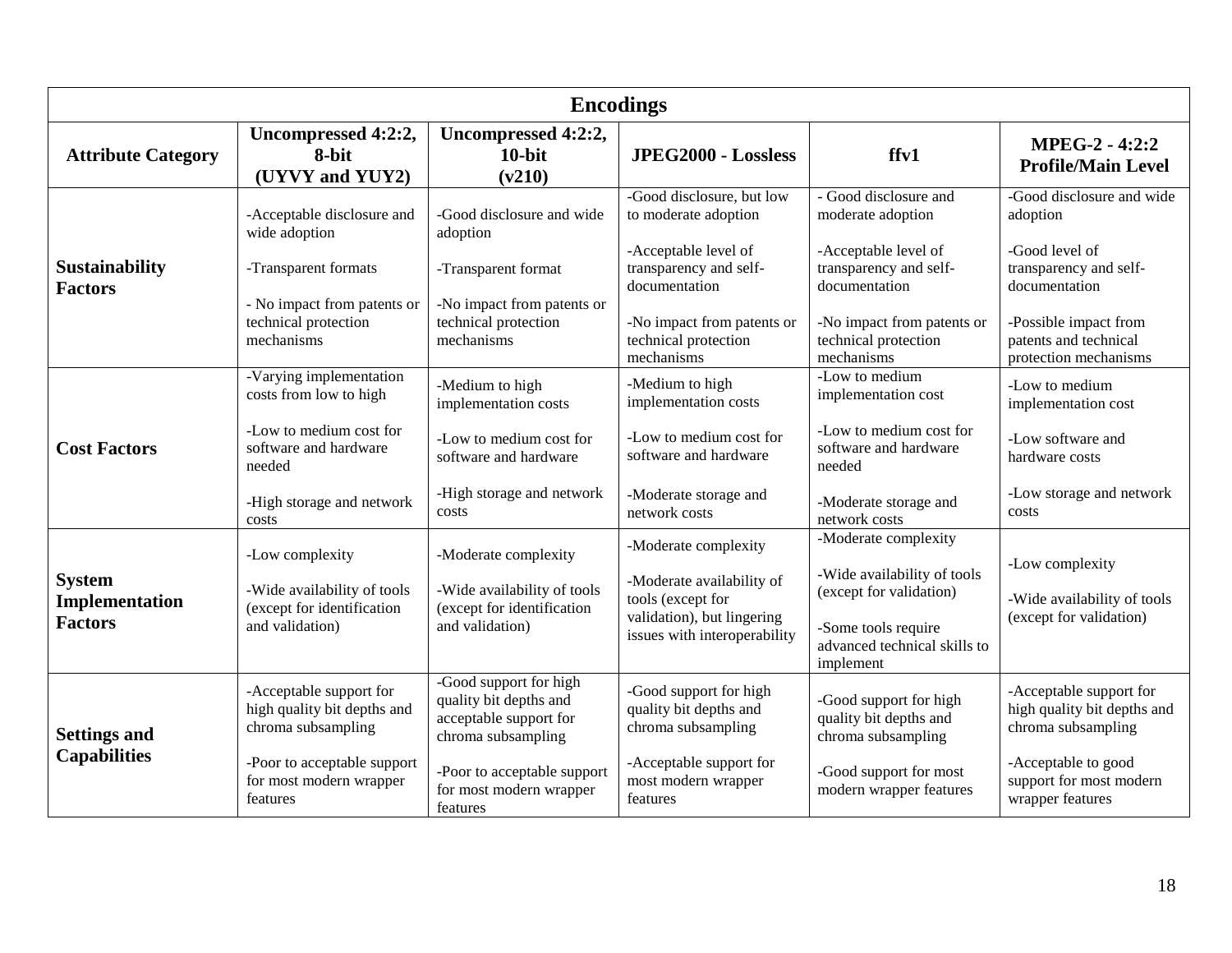## <span id="page-18-0"></span>**Appendix B: Additional technical information on selected comparison factors**

## <span id="page-18-1"></span>**Chroma subsampling**

Generally speaking, the digital video streams we encounter represent image brightnesses and colors in *color-difference component* streams. There are two widely used terms used to name the three color-difference components in digital video picture streams: YCbCr and YUV. (In some non-broadcast contexts, there can be a fourth transparency component). At a very high level, the terms have the same meaning. However, the term YCbCr is usually employed in a relatively precise way while YUV is often used more loosely. The Wikipedia entry for  $\text{YUV}^{18}$  $\text{YUV}^{18}$  $\text{YUV}^{18}$  (consulted May 28, 2014), notes that the scope of these and other similar terms "is sometimes ambiguous and overlapping."

The designation YCbCr comes from the broadcast profession. Careful writers will use Y' ("Y prime") instead of Y since this component represents luma, i.e., gamma-corrected brightness intensity data. (Strictly speaking, no-prime Y represents intensity in linear terms and is called luminance.) Cb and Cr represent chroma (color) components. As explained in the Wikipedia article about YCbCr<sup>19</sup>(consulted May 28, 2014), "Y'CbCr is not an absolute color space; rather, it is a way of encoding RGB information. The actual color displayed depends on the actual RGB primaries used to display the signal. Therefore a value expressed as Y'CbCr is predictable only if standard RGB primary chromaticities are used." The designation YUV (or Y'UV) comes from outside the broadcast community, often used by workers who focus on data networks and computer-based activities.

The discussion in this document is intended to inform those carrying out the preservation reformatting of older analog and media-dependent digital videotapes. For this reason, they concern the widespread 4:2:2 chroma subsampling pattern, the most common referent for the term uncompressed video when used by professional broadcasters. In 4:2:2 subsampling, the two chroma components are sampled at half the rate of luma. Reducing the horizontal chroma resolution by one-half reduces the bandwidth of the uncompressed video signal by one-third with little visual impact.

Chroma subsampling is usually expressed as a three-part ratio (in this case 4:2:2) although it may also include a fourth part (e.g., 4:2:2:4), when alpha or transparency data is part of the stream. As explained in the Wikipedia article on chroma subsampling<sup>[20](#page-18-4)</sup> the ratio describes the number of luma and chroma samples "in a conceptual region that is J pixels wide, and 2 pixels high." The three key parts of the ratio are as follows, omitting the alpha channel:

- J: horizontal sampling reference (width of the conceptual region). Usually and in this case: 4.
- a: number of chrominance samples (Cr, Cb) in the first row of J pixels. In this case: 2.

<span id="page-18-2"></span><sup>&</sup>lt;sup>18</sup> [http://en.wikipedia.org/wiki/YUV,](http://en.wikipedia.org/wiki/YUV) consulted September 5, 2014.

<sup>19</sup> [http://en.wikipedia.org/wiki/YCbCr,](http://en.wikipedia.org/wiki/YCbCr) consulted September 5, 2014.

<span id="page-18-4"></span><span id="page-18-3"></span><sup>20</sup> [http://en.wikipedia.org/wiki/Chroma\\_subsampling,](http://en.wikipedia.org/wiki/Chroma_subsampling) consulted September 5, 2014.